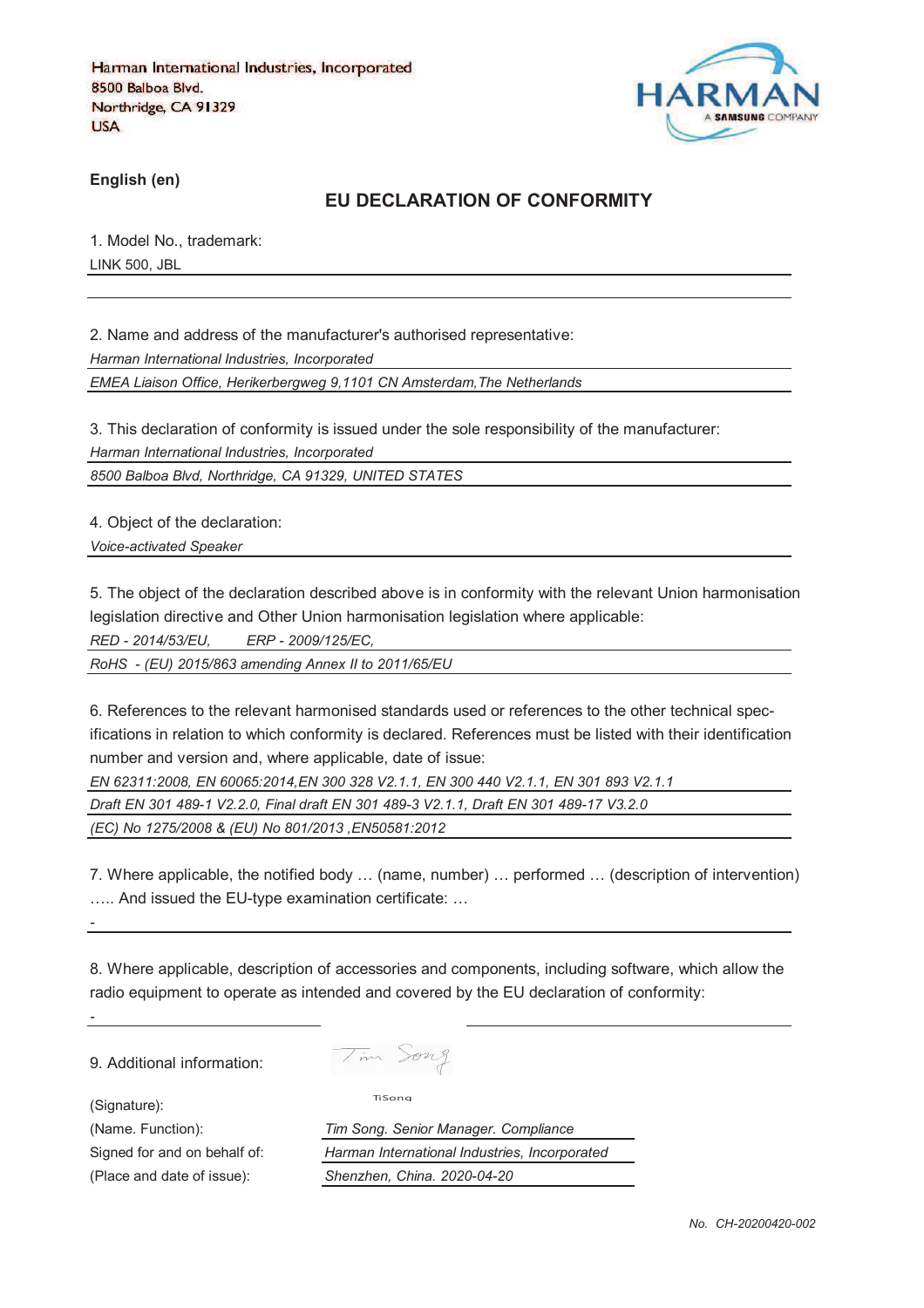

**Български (bg)** 

### ЕС ДЕКЛАРАЦИЯ ЗА СЪОТВЕТСТВИЕ

1. Модел No., търговска марка: LINK 500, JBL

2. Име и адрес на производителя или на неговия упълномощен представител: *Harman International Industries, Incorporated EMEA Liaison Office, Herikerbergweg 9,1101 CN Amsterdam,The Netherlands*

3. Настоящата декларация за съответствие е издадена на отговорността на производителя: *Harman International Industries, Incorporated*

*8500 Balboa Blvd, Northridge, CA 91329, UNITED STATES*

4. Предмет на декларацията: *Voice-activated Speaker*

5. Предметът на декларацията, описан по-горе, отговаря на съответното законодателство на Съюза за хармонизация Директива и Друго законодателство на Съюза за хармонизация, когато е приложимо: *RED - 2014/53/EU, ERP - 2009/125/EC,*

*RoHS - (EU) 2015/863 amending Annex II to 2011/65/EU*

6. Позоваване на използваните хармонизирани стандарти или позоваване на други технически спецификации, по отно отношение на които се декларира съответствие.При позоваването трябва да се посочва техният идентификационен номер и версията им и,ако е приложимо,дата на издаване: *EN 62311:2008, EN 60065:2014,EN 300 328 V2.1.1, EN 300 440 V2.1.1, EN 301 893 V2.1.1 Draft EN 301 489-1 V2.2.0, Final draft EN 301 489-3 V2.1.1, Draft EN 301 489-17 V3.2.0 (EC) No 1275/2008 & (EU) No 801/2013 ,EN50581:2012* 

7. Когато е приложимо, нотифицираният орган… (наименование, номер)… извърши … (описание на извършеното) … и издаде сертификата за ЕС изследване на типа: …

8. Когато е приложимо, описание на принадлежностите и компонентите, включително софтуер, които позволяват на радиосъоръжението да работи по предназначение и които са обхванати от ЕС декларацията за съответствие:

9. Допълнителна информация:

(подпис):

*-*

*-*

(име, длъжност):

Подписано за и от името (място и дата на издав

Tim Song

): *Tim Song. Senior Manager. Compliance* : *Harman International Industries, Incorporated* ): *Shenzhen, China. 2020-04-20*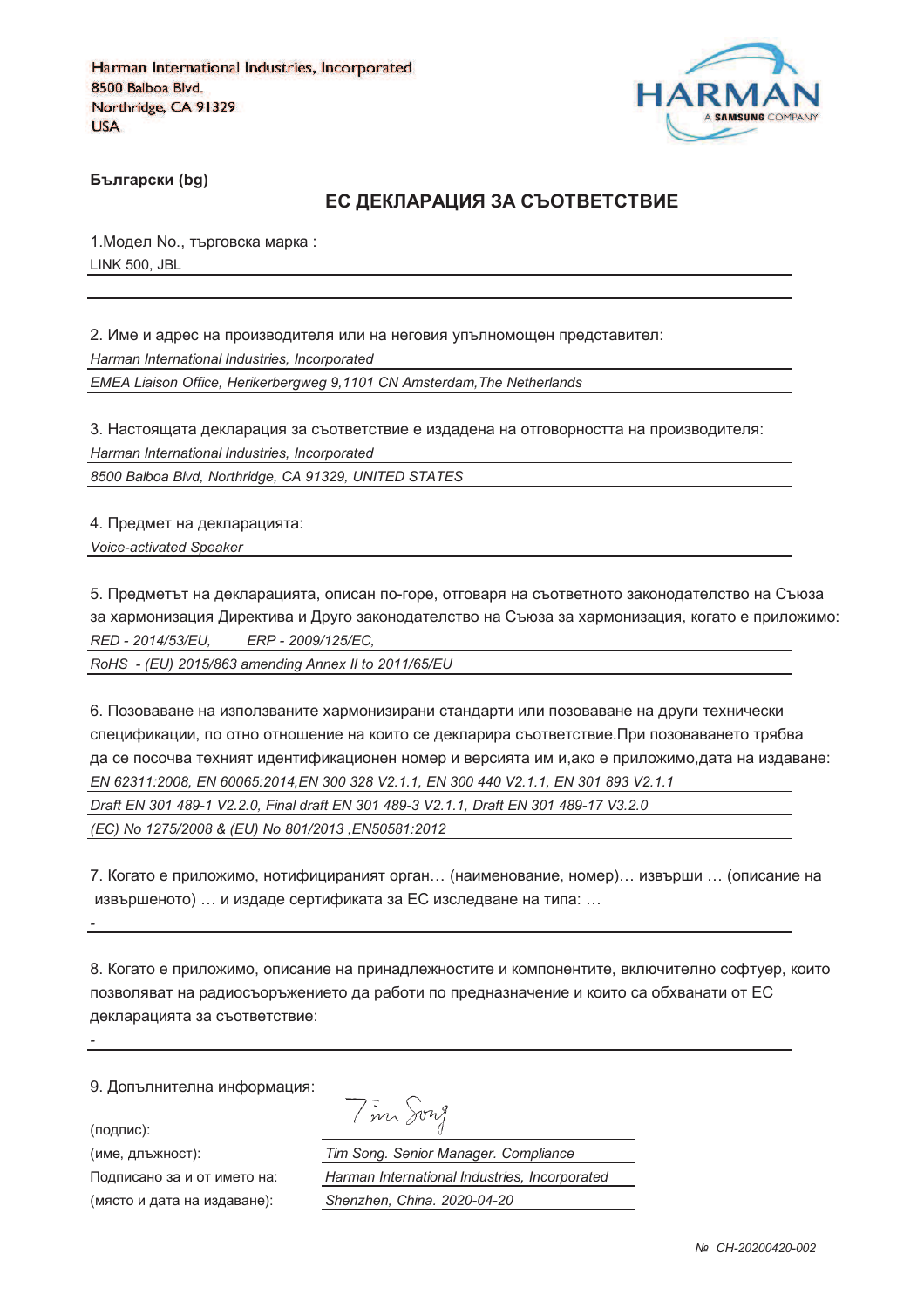

**Deutsch (de)**

# **EU-KONFORMITÄTSERKLÄRUNG**

1. Modell Nr., Handelsmarke: LINK 500, JBL

2. Name und Anschrift des Herstellers oder seines Bevollmächtigten: *Harman International Industries, Incorporated EMEA Liaison Office, Herikerbergweg 9,1101 CN Amsterdam,The Netherlands*

3. Die alleinige Verantwortung für die Ausstellung dieser Konformitätserklärung trägt der Hersteller: *Harman International Industries, Incorporated*

*8500 Balboa Blvd, Northridge, CA 91329, UNITED STATES*

4. Gegenstand der Erklärung *Voice-activated Speaker*

5. Der oben beschriebene Gegenstand der Erklärung erfüllt die einschlägigen Harmonisierungsrecht -svorschriften der Union Richtlinie und gegebenenfalls weitere Harmonisierungsrechtsvorschriften der Union: *RED - 2014/53/EU, ERP - 2009/125/EC,*

*RoHS - (EU) 2015/863 amending Annex II to 2011/65/EU*

6.Angabe der einschlägigen harmonisierten Normen, die zugrunde gelegt wurden, oder Angabe der anderen technischen Spezifikationen, bezüglich derer die Konformität erklärt wird: Dabei müssen die jeweilige Kennnummer,die angewandte Fassung und gegebenenfalls das Ausgabedatum angegeben werden: *EN 62311:2008, EN 60065:2014,EN 300 328 V2.1.1, EN 300 440 V2.1.1, EN 301 893 V2.1.1 Draft EN 301 489-1 V2.2.0, Final draft EN 301 489-3 V2.1.1, Draft EN 301 489-17 V3.2.0 (EC) No 1275/2008 & (EU) No 801/2013 ,EN50581:2012* 

7. Falls zutreffend — Die notifizierte Stelle … (Name, Kennnummer) hat … (Beschreibung ihrer Mitwirkung) … und folgende EU-Baumusterprüfbescheinigung ausgestellt:

8.Falls vorhanden — Beschreibung des Zubehörs und der Bestandteile einschließlich Software,die den bestimmungsgemäßen Betrieb der Funkanlage ermöglichen und von der EU-Konformitätserklärung erfasst werden:

9. Zusatzangaben

(Unterschrift):

*-*

*-*

Tim Song

(Name, Funktion): *Tim Song. Senior Manager. Compliance* Unterzeichnet und im Namen von: *Harman International Industries, Incorporated* (Ort und Datum der Ausstellung): *Shenzhen, China. 2020-04-20*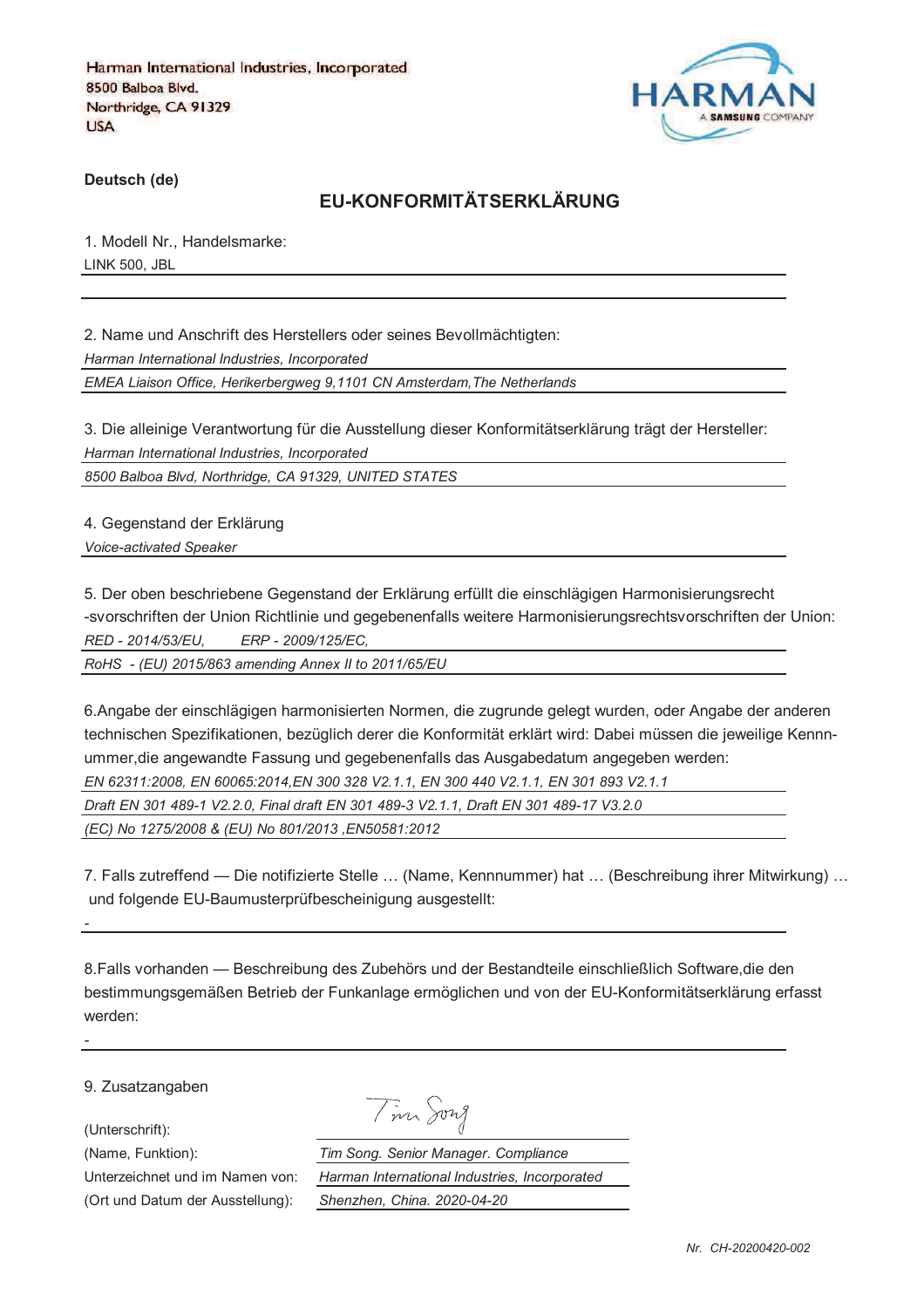

**Hrvatski (hr)**

#### **EU IZJAVA O SUKLADNOSTI**

1.Model br.,marka LINK 500, JBL

2. Ime i adresa proizvođača ili njegovog ovlaštenog zastupnika: *Harman International Industries, Incorporated EMEA Liaison Office, Herikerbergweg 9,1101 CN Amsterdam,The Netherlands*

3. Za izdavanje ove izjave o sukladnosti odgovoran je isključivo proizvođač:

*Harman International Industries, Incorporated*

*8500 Balboa Blvd, Northridge, CA 91329, UNITED STATES*

4. Predmet izjave:

*Voice-activated Speaker*

5. Prethodno opisani predmet izjave u skladu je s relevantnim zakonodavstvom Unije o usklađivanju i drugim zakonodavstvom Unije o usklađivanju prema potrebi:

*RED - 2014/53/EU, ERP - 2009/125/EC,*

*RoHS - (EU) 2015/863 amending Annex II to 2011/65/EU*

6. Upućivanja na odgovarajuće usklađene norme koje se upotrebljavaju ili upućivanje na druge tehničke specifikacije u odnosu na koje se deklarira sukladnost. Upućivanja moraju biti navedena s identifikacijskim brojem i verzijom te, prema potrebi, datumom izdavanja:

*EN 62311:2008, EN 60065:2014,EN 300 328 V2.1.1, EN 300 440 V2.1.1, EN 301 893 V2.1.1 Draft EN 301 489-1 V2.2.0, Final draft EN 301 489-3 V2.1.1, Draft EN 301 489-17 V3.2.0 (EC) No 1275/2008 & (EU) No 801/2013 ,EN50581:2012* 

7.Prema potrebi, prijavljeno tijelo ... (naziv, broj) … provelo je … (opis intervencije) … i izdalo potvrdu o EU ispitivaniu tipa:

8. Prema potrebi, opis dodatne opreme i sastavnica, uključujući softver, koji omogućuju normalan rad radijske opreme koji je obuhvaćen EU izjavom o sukladnosti:

9. Dodatne informacije:

*-*

*-*

(potpis):

|  | vw<br>71 |
|--|----------|
|  |          |

(ime, funkcija) *Tim Song. Senior Manager. Compliance* Potpisano za i u ime: *Harman International Industries, Incorporated* (mjesto i datum izdavanja): *Shenzhen, China. 2020-04-20*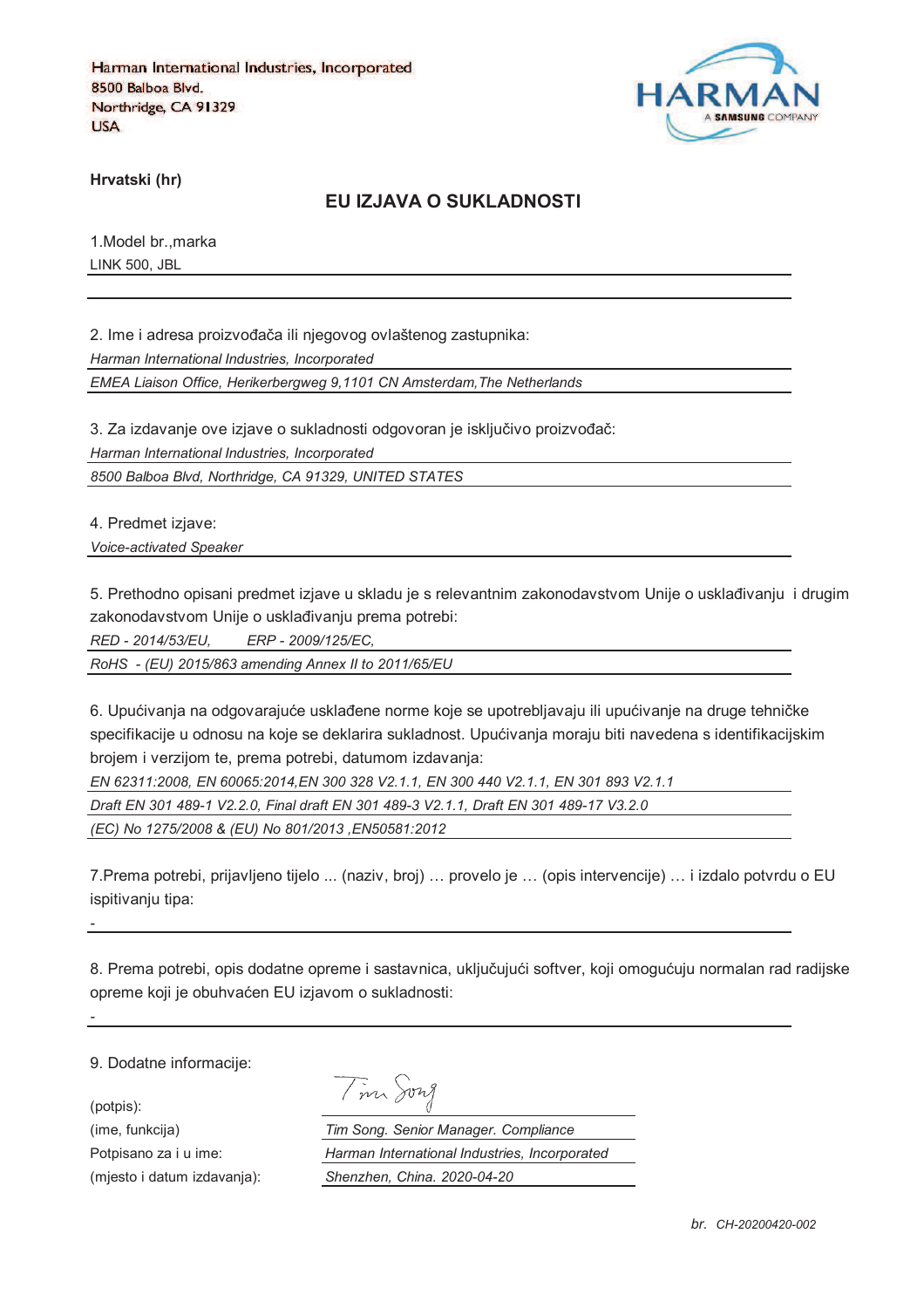

**%eština (cs)**

# **EU PROHLÁŠENÍ O SHOD&**

1. Model č., ochranná známka: LINK 500, JBL

2. Jméno a adresa výrobce nebo jeho zplnomocněného zástupce: *Harman International Industries, Incorporated*

*EMEA Liaison Office, Herikerbergweg 9,1101 CN Amsterdam,The Netherlands*

3. Toto prohlášení o shodě se vydává na výhradní odpovědnost výrobce: *Harman International Industries, Incorporated*

*8500 Balboa Blvd, Northridge, CA 91329, UNITED STATES*

4. Předmět prohlášení:

*Voice-activated Speaker*

5. Výše popsaný předmět prohlášení je ve shodě s příslušnými harmonizovanými právními předpisy Unie a náležitých případech další harmonizované právní předpisy Unie:

*RED - 2014/53/EU, ERP - 2009/125/EC,*

*RoHS - (EU) 2015/863 amending Annex II to 2011/65/EU*

6. Odkazy na příslušné harmonizované normy, které byly použity, nebo na jiné technické specifikace, na jejichž základě se shoda prohlašuje. Odkazy se uvedou s jejich identifikačním číslem a verzí a v příslušných případech rovněž s datem vydání:

*EN 62311:2008, EN 60065:2014,EN 300 328 V2.1.1, EN 300 440 V2.1.1, EN 301 893 V2.1.1 Draft EN 301 489-1 V2.2.0, Final draft EN 301 489-3 V2.1.1, Draft EN 301 489-17 V3.2.0 (EC) No 1275/2008 & (EU) No 801/2013 ,EN50581:2012* 

7. Případně: oznámený subjekt ... (název, číslo) ... provedl ... (popis opatření) ... a vydal certifikát EU přezkoušení typu:

8.V příslušných případech popis příslušenství a součástí, včetně softwaru, které umožňují zamýšlené fungování rádiového zařízení v souladu s EU prohlášením o shodě:

9. Další informace:

(podpis):

*-*

*-*

| vn I<br>$\ell$ |
|----------------|
|                |

(jméno, funkce): *Tim Song. Senior Manager. Compliance* Podepsáno za a jménem: *Harman International Industries, Incorporated* (místo a datum vydání): *Shenzhen, China. 2020-04-20*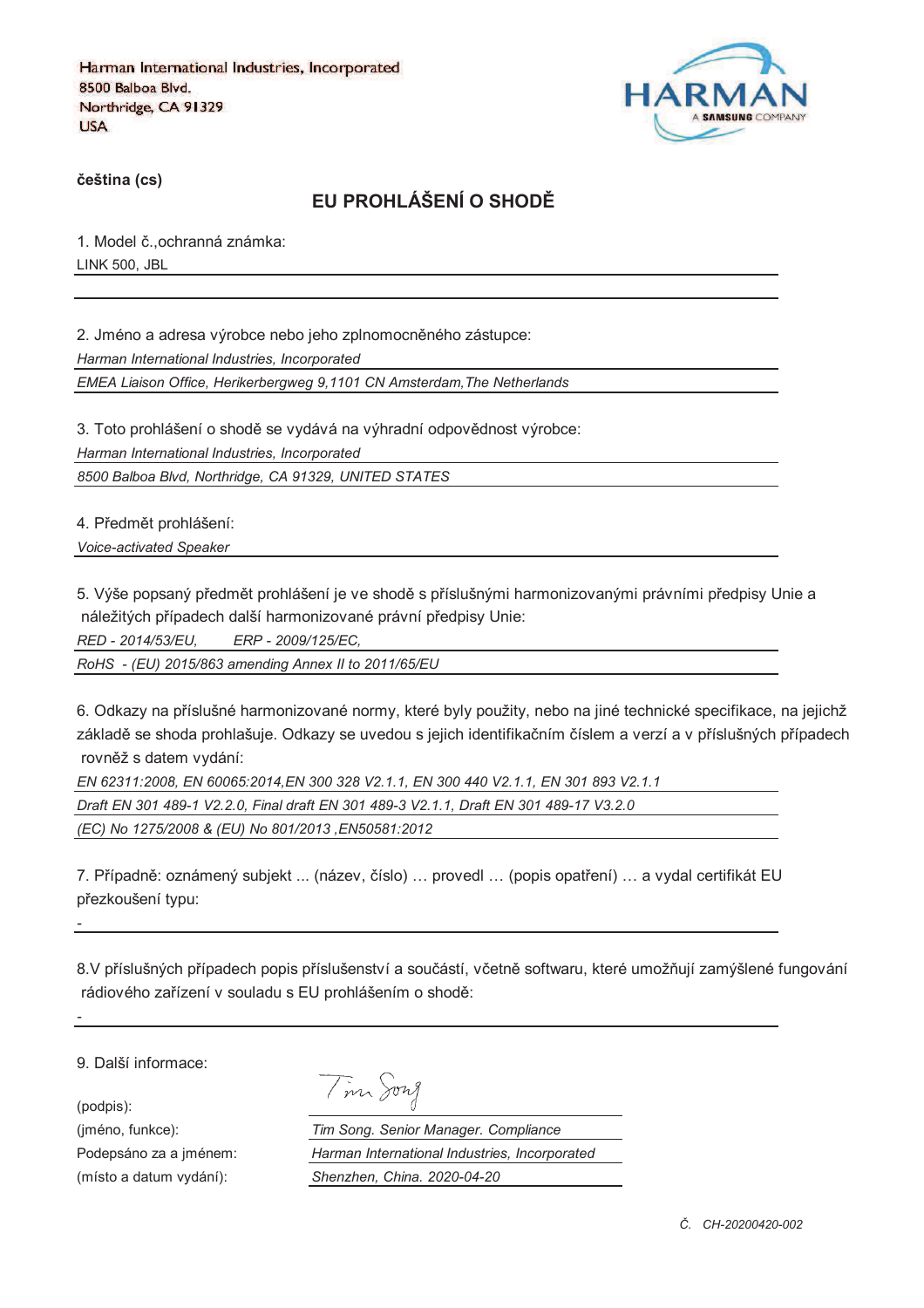

**eesti keel (et)**

#### **ELI VASTAVUSDEKLARATSIOON**

1. Tootenumber,kaubamärk: LINK 500, JBL

2. Tootja või tema volitatud esindaja nimi ja aadress:

*Harman International Industries, Incorporated*

*EMEA Liaison Office, Herikerbergweg 9,1101 CN Amsterdam,The Netherlands*

3. Käesolev vastavusdeklaratsioon on välja antud tootja ainuvastutusel:

*Harman International Industries, Incorporated*

*8500 Balboa Blvd, Northridge, CA 91329, UNITED STATES*

4. Deklareeritav toode:

*Voice-activated Speaker*

5. Ülalkirjeldatud deklareeritav toode on kooskõlas asjakohaste liidu ühtlustamisõigusaktidega ja Muud liidu ühtlustamisõigusaktid (vajaduse korral):

*RED - 2014/53/EU, ERP - 2009/125/EC,*

*RoHS - (EU) 2015/863 amending Annex II to 2011/65/EU*

6. Viited kasutatud harmoneeritud standarditele või muudele tehnilistele kirjeldustele, millele vastavust deklareeritakse. Viidetele peab lisama nende identifitseerimisnumbri ja versiooni ning vajaduse korral väljaandmise kuupäeva:

*EN 62311:2008, EN 60065:2014,EN 300 328 V2.1.1, EN 300 440 V2.1.1, EN 301 893 V2.1.1 Draft EN 301 489-1 V2.2.0, Final draft EN 301 489-3 V2.1.1, Draft EN 301 489-17 V3.2.0 (EC) No 1275/2008 & (EU) No 801/2013 ,EN50581:2012* 

Tim Song

7.Vajaduse korral: teavitatud asutus … (nimi, number) … teostas … (tegevuse kirjeldus) … ja andis välja Eli tüübihindamistõendi:

8.Vajaduse korral selliste tarvikute ja osade, samuti tarkvara kirjeldus, mis võimaldavad raadioseadet kasutada ettenähtud otstarbel ja kooskõlas ELi vastavusdeklaratsiooniga:

9. Lisateave:

(allkiri):

*-*

*-*

(nimi, ametinimetus): *Tim Song. Senior Manager. Compliance* Alla kirjutanud (kelle poolt/nimel): *Harman International Industries, Incorporated* (väljaandmise koht ja kuupäev): *Shenzhen, China. 2020-04-20*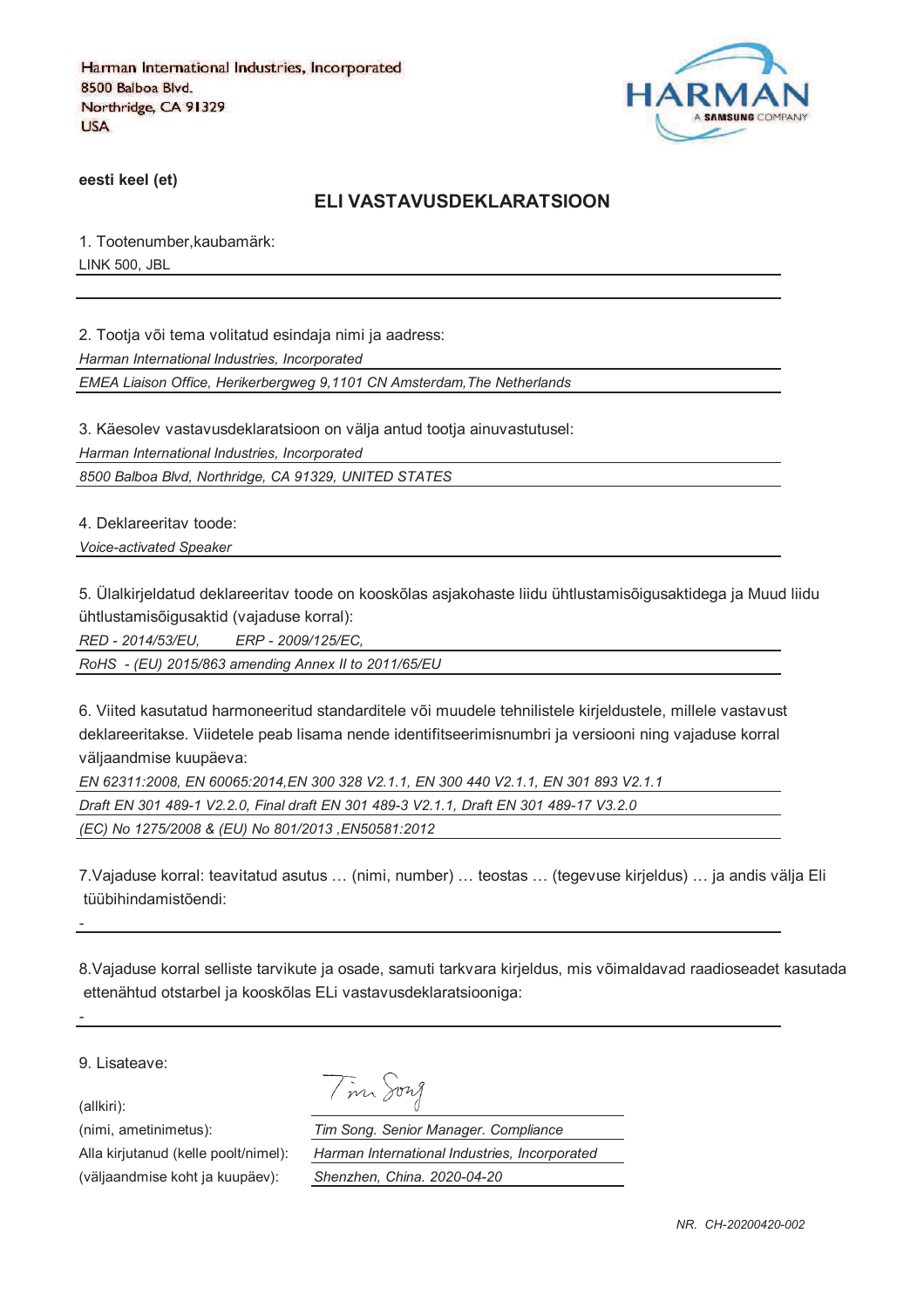

**español (es)**

## **DECLARACIÓN UE DE CONFORMIDAD**

1. Nombre del Modelo,marca: LINK 500, JBL

2. Nombre y dirección del fabricante o de su representante autorizado: *Harman International Industries, Incorporated*

*EMEA Liaison Office, Herikerbergweg 9,1101 CN Amsterdam,The Netherlands*

3. La presente declaración de conformidad se expide bajo la exclusiva responsabilidad del fabricante. *Harman International Industries, Incorporated*

*8500 Balboa Blvd, Northridge, CA 91329, UNITED STATES*

4. Objeto de la declaración:

*Voice-activated Speaker*

5. El objeto de la declaración descrito anteriormente es conforme con la legislación de armonización pertinente de la Unión y Otra legislación de armonización de la Unión, cuando sea aplicable: *RED - 2014/53/EU, ERP - 2009/125/EC,*

*RoHS - (EU) 2015/863 amending Annex II to 2011/65/EU*

6.Referencias a las normas armonizadas pertinentes utilizadas o referencias a las otras especificaciones técnicas en relación con las cuales se declara la conformidad. Las referencias se enumerarán con su número de identificación y su versión y, en su caso, la fecha de emisión:

*EN 62311:2008, EN 60065:2014,EN 300 328 V2.1.1, EN 300 440 V2.1.1, EN 301 893 V2.1.1* 

*Draft EN 301 489-1 V2.2.0, Final draft EN 301 489-3 V2.1.1, Draft EN 301 489-17 V3.2.0* 

*(EC) No 1275/2008 & (EU) No 801/2013 ,EN50581:2012* 

7. Cuando proceda: El organismo notificado … (nombre, número) … ha efectuado … (descripción de la intervención) … y expedido el certificado de examen UE de tipo:

8. Cuando proceda, descripción de los accesorios y componentes, incluido el software, que permiten que el equipo radioeléctrico funcione como estaba previsto y esté amparado por la declaración UE de conformidad:

9. Información adicional:

(Firma):

*-*

*-*

(lugar y fecha de expedición): *Shenzhen, China. 2020-04-20*

|  | 172.7 |
|--|-------|
|--|-------|

(nombre, cargo): *Tim Song. Senior Manager. Compliance* Firmado en nombre de: *Harman International Industries, Incorporated*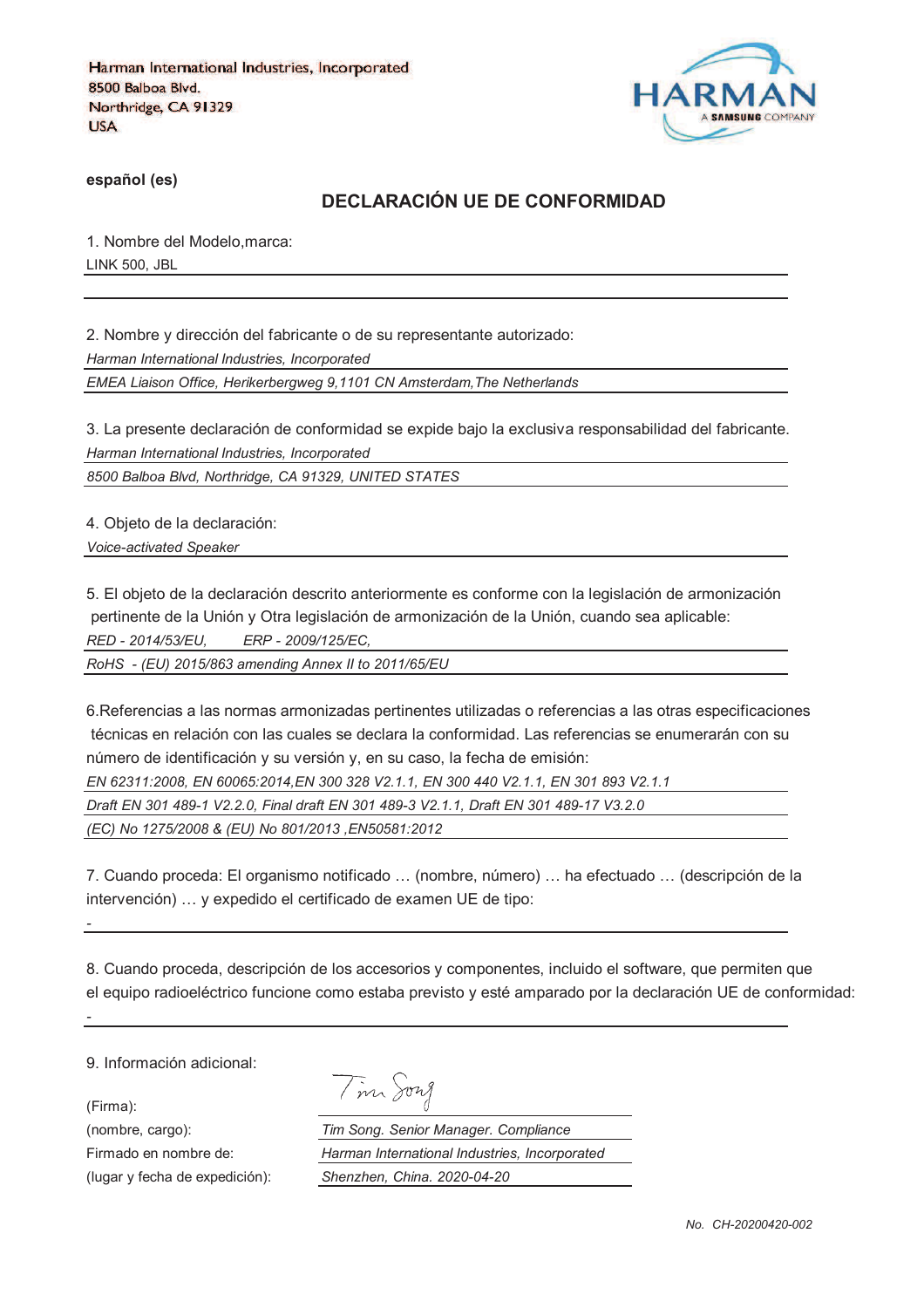

**italiano (it)**

### **DICHIARAZIONE DI CONFORMITÀ UE**

1. Modello n.,brand: LINK 500, JBL

2. Nome e indirizzo del fabbricante o del suo rappresentante autorizzato: *Harman International Industries, Incorporated EMEA Liaison Office, Herikerbergweg 9,1101 CN Amsterdam,The Netherlands*

3. La presente dichiarazione di conformità è rilasciata sotto l'esclusiva responsabilità del fabbricante: *Harman International Industries, Incorporated*

*8500 Balboa Blvd, Northridge, CA 91329, UNITED STATES*

4. Oggetto della dichiarazione:

*Voice-activated Speaker*

5. L'oggetto della dichiarazione di cui sopra è conforme alla pertinente normativa di armonizzazione dell'Unione e Se del caso, altre normative di armonizzazione dell'Unione:

*RED - 2014/53/EU, ERP - 2009/125/EC,*

*RoHS - (EU) 2015/863 amending Annex II to 2011/65/EU*

6. Riferimento alle pertinenti norme armonizzate utilizzate o riferimenti alle altre specifiche tecniche in relazione alle quali è dichiarata la conformità. I riferimenti devono essere indicati con il loro numero di identificazione e versione e, se del caso, la data di emissione:

*EN 62311:2008, EN 60065:2014,EN 300 328 V2.1.1, EN 300 440 V2.1.1, EN 301 893 V2.1.1 Draft EN 301 489-1 V2.2.0, Final draft EN 301 489-3 V2.1.1, Draft EN 301 489-17 V3.2.0 (EC) No 1275/2008 & (EU) No 801/2013 ,EN50581:2012* 

7. Se del caso, l'organismo notificato … (denominazione, numero) … ha effettuato … (descrizione dell'intervento) … e rilasciato il certificato di esame UE del tipo:

8. Se del caso, una descrizione degli accessori e dei componenti inclusi nella dichiarazione di con -formità UE,compreso il software, che consentono all'apparecchiatura radio di funzionare come previsto:

9. Informazioni supplementari:

(Firma):

*-*

*-*

Tim Song

(nome, funzione): *Tim Song. Senior Manager. Compliance* Firmato a nome e per conto di: *Harman International Industries, Incorporated* (luogo e data del rilascio): *Shenzhen, China. 2020-04-20*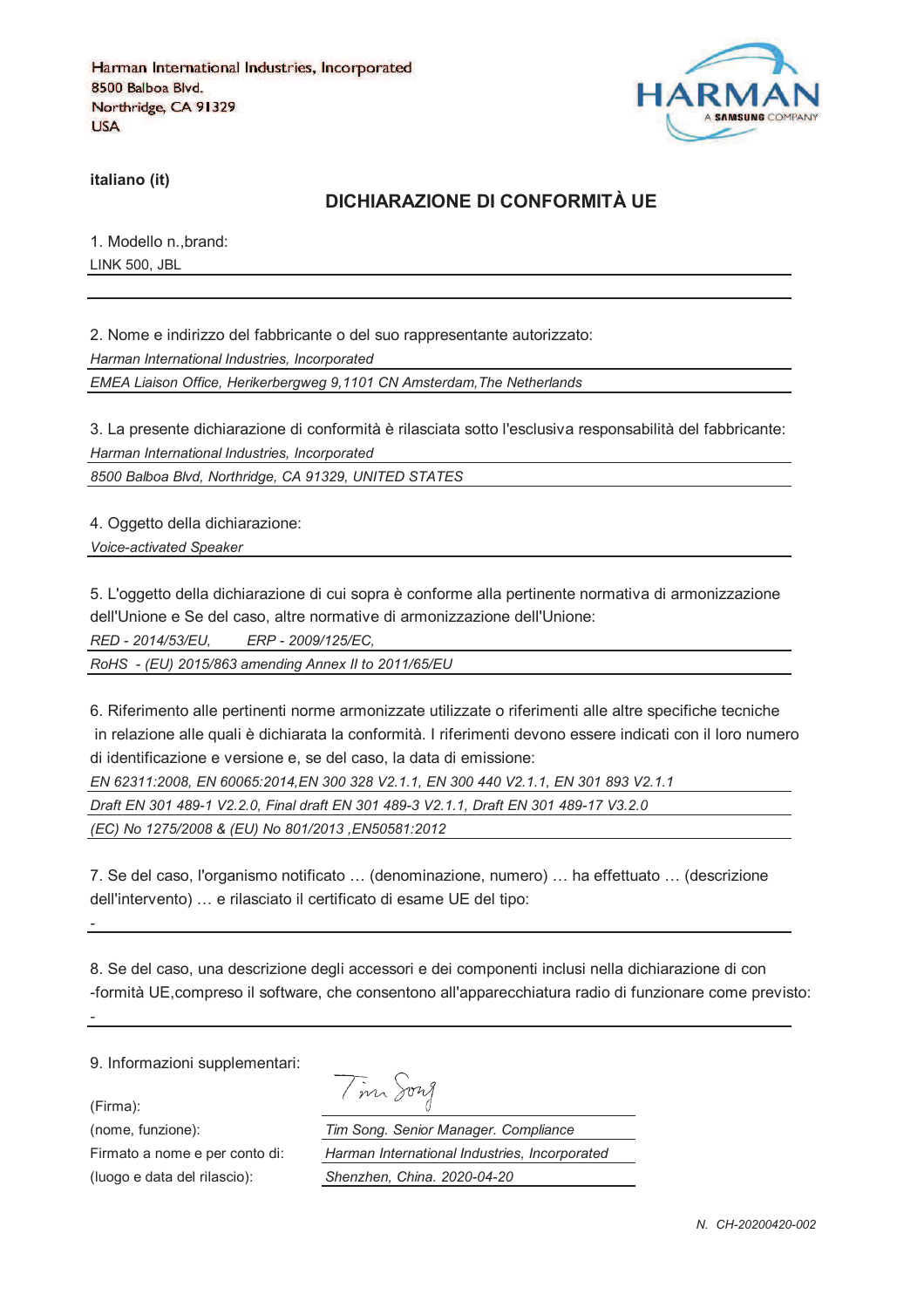

**dansk (da)**

#### **EU-OVERENSSTEMMELSESERKLÆRING**

1. Model nr.,mærke: LINK 500, JBL

2. Navn og adresse på fabrikanten eller dennes bemyndigede repræsentant: *Harman International Industries, Incorporated EMEA Liaison Office, Herikerbergweg 9,1101 CN Amsterdam,The Netherlands*

3. Denne overensstemmelseserklæring udstedes på fabrikantens ansvar *Harman International Industries, Incorporated 8500 Balboa Blvd, Northridge, CA 91329, UNITED STATES*

4. Erklæringens genstand:

*Voice-activated Speaker*

5. Genstanden for erklæringen, som beskrevet ovenfor, er i overensstemmelse med den relevante

EU-harmoniseringslovgivning og Eventuelt anden EU-harmoniseringslovgivning:

*RED - 2014/53/EU, ERP - 2009/125/EC,*

*RoHS - (EU) 2015/863 amending Annex II to 2011/65/EU*

6.Henvisninger til de relevante anvendte harmoniserede standarder eller henvisninger til de andre tekniske specifikationer, som der erklæres overensstemmelse med. Henvisninger angives med deres identifikationsnummer og version og eventuelt udstedelsesdato:

*EN 62311:2008, EN 60065:2014,EN 300 328 V2.1.1, EN 300 440 V2.1.1, EN 301 893 V2.1.1 Draft EN 301 489-1 V2.2.0, Final draft EN 301 489-3 V2.1.1, Draft EN 301 489-17 V3.2.0 (EC) No 1275/2008 & (EU) No 801/2013 ,EN50581:2012* 

7. Hvor det er relevant, det bemyndigede organ … (navn, nummer) har foretaget … (beskrivelse af aktiviteten) … og udstedt EU-typeafprøvningsattest:

8. I givet fald beskrivelse af tilbehør og komponenter, herunder software, som får radioudstyret til at fungere efter hensigten og er dækket af EU-overensstemmelseserklæringen:

9. Supplerende oplysninger:

(Underskrift):

*-*

*-*

(udstedelsessted og -dato): *Shenzhen, China. 2020-04-20*

Tim Song

(navn, stilling) (underskrift): *Tim Song. Senior Manager. Compliance* Underskrevet for og på vegne af: *Harman International Industries, Incorporated*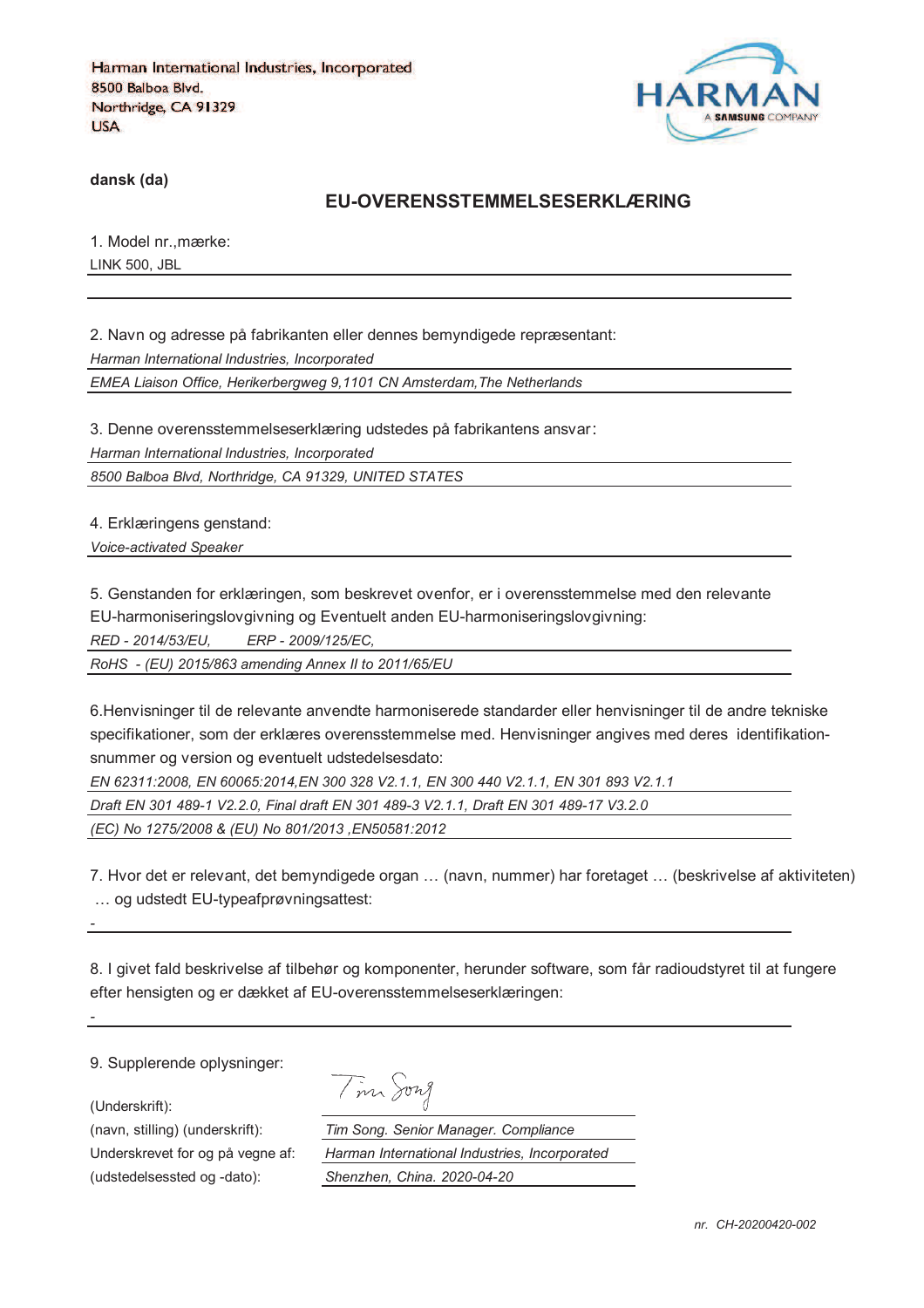

**)\*\*+,-./ (el)**

#### **ΔΗΛΟΣΗ ΣΥΜΜΟΡΦΟΣΗΣ ΕΕ**

1. Αριθμός μοντέλου, εμπορικό σήμα: LINK 500, JBL

2. Όνομα και διεύθυνση του κατασκευαστή ή του εξουσιοδοτημένου αντιπροσώπου του: *Harman International Industries, Incorporated EMEA Liaison Office, Herikerbergweg 9,1101 CN Amsterdam,The Netherlands*

3. Η παρούσα δήλωση συμμόρφωσης εκδίδεται με αποκλειστική ευθύνη του κατασκευαστή: *Harman International Industries, Incorporated*

*8500 Balboa Blvd, Northridge, CA 91329, UNITED STATES*

4. Αντικείμενο της δήλωσης: *Voice-activated Speaker*

5. Ο στόχος της δήλωσης που περιγράφεται παραπάνω είναι σύμφωνος προς τη σχετική ενωσιακή vομοθεσία εναρμόνισης και Άλλη ενωσιακή νομοθεσία εναρμόνισης, κατά περίπτωση *RED - 2014/53/EU, ERP - 2009/125/EC,*

*RoHS - (EU) 2015/863 amending Annex II to 2011/65/EU*

6. Αναφορές στα σχετικά εναρμονισμένα πρότυπα που χρησιμοποιούνται ή αναφορές στις λοιπές τεχνικές προδιαγραφές σε σχέση με τις οποίες δηλώνεται η συμμόρφωση. Οι αναφορές πρέπει να απαριθμούνται με τον αριθμό αναννώρισης και την έκδοση και, κατά περίπτωση, την ημερομηνία δημοσίευσής τους; *EN 62311:2008, EN 60065:2014,EN 300 328 V2.1.1, EN 300 440 V2.1.1, EN 301 893 V2.1.1 Draft EN 301 489-1 V2.2.0, Final draft EN 301 489-3 V2.1.1, Draft EN 301 489-17 V3.2.0 (EC) No 1275/2008 & (EU) No 801/2013 ,EN50581:2012* 

7.Όπου έχει εφαρμογή, ο κοινοποιημένος οργανισμός ... (ονομασία, αριθμός) ... πραγματοποίησε (περιγραφή της παρέμβασης) ... και εξέδωσε το πιστοποιητικό εξέτασης τύπου ΕΕ:

8. Όπου έχει εφαρμογή, περιγραφή των παρελκόμενων και εξαρτημάτων, συμπεριλαμβανομένου του λογισμικού, που επιτρέπουν στον ραδιοεξοπλισμό να λειτουργεί όπως προβλέπεται και που καλύπτ -N43ονται από τη δήλωση συμμόρφωσης:

9. Συμπληρωματικές πληροφορίες:

(υπογραφή):

*-*

*-*

 $\overline{I}$  on  $\Omega$ 

(3652@, 18>D): *Tim Song. Senior Manager. Compliance*

Υπογραφή για λογαριασμό εξ ονόματος:

(τόπος και ημερομηνία έκδοσης):

| $\sim$ $\sim$ $\sim$ $\sim$ $\sim$            |
|-----------------------------------------------|
| Tim Song. Senior Manager. Compliance          |
| Harman International Industries, Incorporated |
| Shenzhen, China. 2020-04-20                   |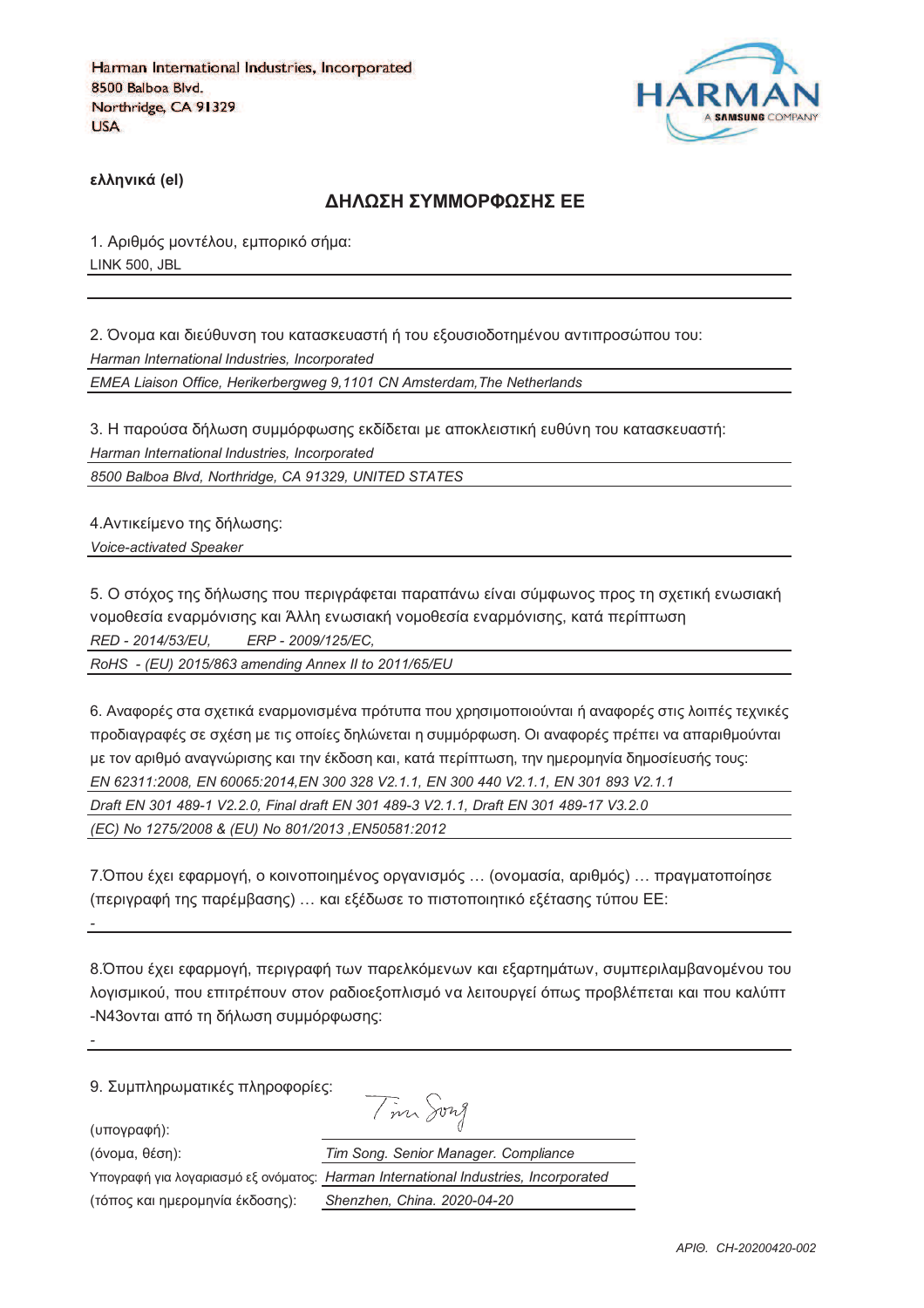

**français (fr)**

### **DECLARATION UE DE CONFORMITE**

1. numéro de modèle,marque: LINK 500, JBL

2. Nom et adresse du fabricant ou de son mandataire:

*Harman International Industries, Incorporated*

*EMEA Liaison Office, Herikerbergweg 9,1101 CN Amsterdam,The Netherlands*

3. La présente déclaration de conformité est établie sous la seule responsabilité du fabricant:

*Harman International Industries, Incorporated*

*8500 Balboa Blvd, Northridge, CA 91329, UNITED STATES*

4. Objet de la déclaration: *Voice-activated Speaker*

5. L'objet de la déclaration décrit ci-dessus est conforme à la législation d'harmonisation de l'Union applicable et Autres législations d'harmonisation de l'Union, s'il y a lieu:

*RED - 2014/53/EU, ERP - 2009/125/EC,*

*RoHS - (EU) 2015/863 amending Annex II to 2011/65/EU*

6. Références des normes harmonisées pertinentes appliquées ou des autres spécifications techniques par rapport auxquelles la conformité est déclarée. Il faut indiquer, pour chaque référence, le numéro d'identification, la version et, le cas échéant, la date d'émission:

*EN 62311:2008, EN 60065:2014,EN 300 328 V2.1.1, EN 300 440 V2.1.1, EN 301 893 V2.1.1* 

*Draft EN 301 489-1 V2.2.0, Final draft EN 301 489-3 V2.1.1, Draft EN 301 489-17 V3.2.0* 

*(EC) No 1275/2008 & (EU) No 801/2013 ,EN50581:2012* 

7.S'il y a lieu: l'organisme notifié … (nom, numéro) … a réalisé … (description de l'intervention) … et a délivré le certificat d'examen UE de type:

8.S'il y a lieu, description des accessoires et des éléments (y compris logiciels) qui permettent à l'équipement radioélectrique de fonctionner selon sa destination et qui sont couverts par la déclaration UE de conformité:

9. Informations complémentaires:

(Signature):

*-*

*-*

(nom, fonction): *T*<br>
Signé par et au nom de: *H* Signé par et au nom de:

(lieu et date d'émission):

| $\mathcal{M}_{\Lambda}$ | $v\nu\lambda$<br>7) |
|-------------------------|---------------------|
|                         |                     |

| im Song. Senior Manager. Compliance           |
|-----------------------------------------------|
| Iarman International Industries, Incorporated |
| Shenzhen, China. 2020-04-20                   |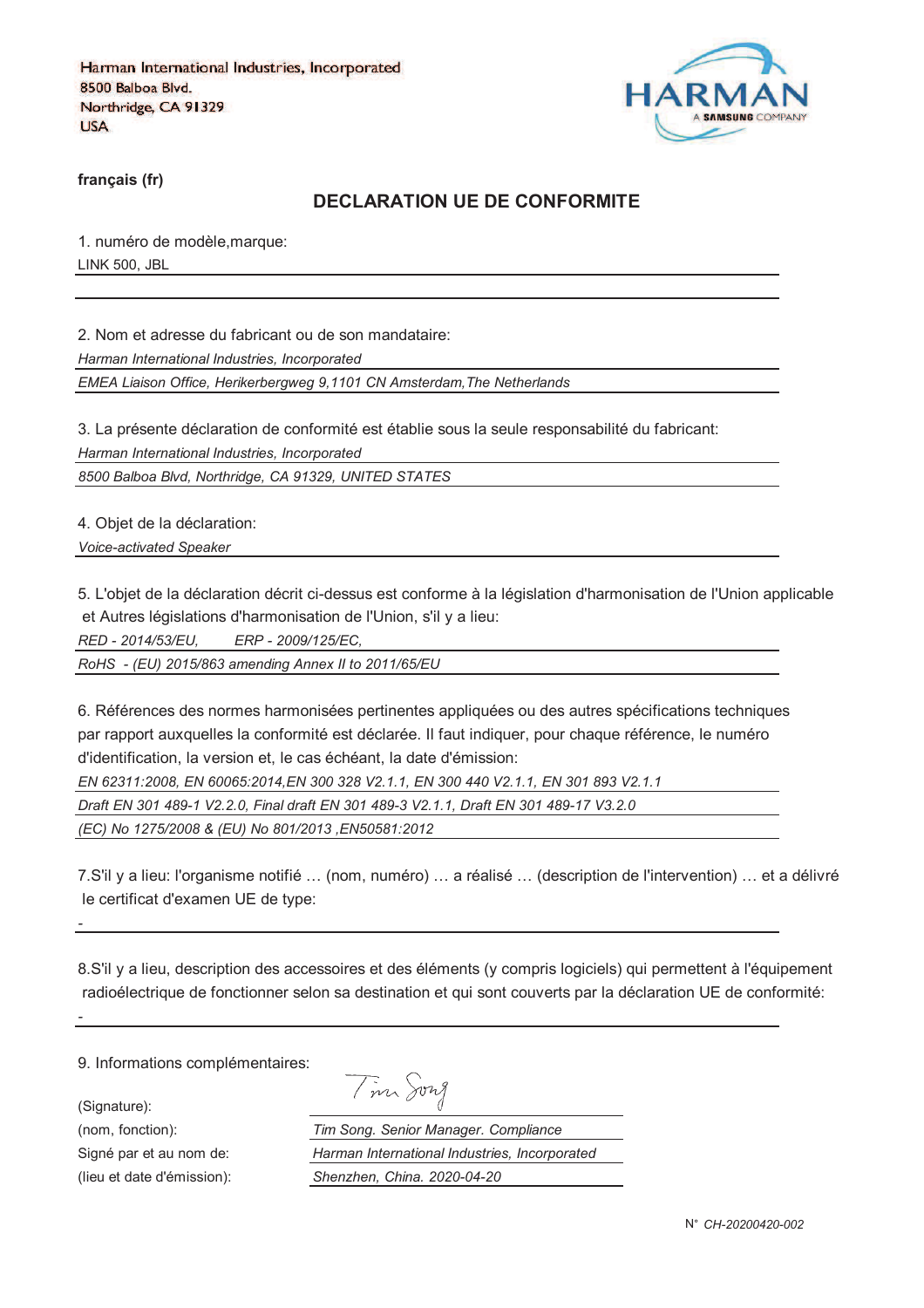

**latviešu valoda (lv)**

# **ES ATBILSTJBAS DEKLARKCIJA**

1. Modela Nr.,brand: LINK 500, JBL

2. Ražotāja vai vina pilnvarotā pārstāvja vārds, uzvārds/nosaukums un adrese: *Harman International Industries, Incorporated*

*EMEA Liaison Office, Herikerbergweg 9,1101 CN Amsterdam,The Netherlands*

3. Šī atbilstības deklarācija ir izdota vienīgi uz šāda ražotāja atbildību: *Harman International Industries, Incorporated 8500 Balboa Blvd, Northridge, CA 91329, UNITED STATES*

4. Deklarācijas priekšmets:

*Voice-activated Speaker*

5. Iepriekš aprakstītais deklarācijas priekšmets atbilst attiecīgajam Savienības saskanotajam tiesību aktam un Citam Savienības saskaņotajam tiesību aktam, ja piemērojams

*RED - 2014/53/EU, ERP - 2009/125/EC,*

*RoHS - (EU) 2015/863 amending Annex II to 2011/65/EU*

6. Atsauces uz attiecīgajiem izmantojamiem saskanotajiem standartiem vai uz citām tehniskajām specifikācijām ,attiecībā uz ko tiek deklarēta atbilstība. Atsauces jāuzskaita ar to identifikācijas numuriem un versijām un attiecīgā gadījumā ar izdošanas datumu:

*EN 62311:2008, EN 60065:2014,EN 300 328 V2.1.1, EN 300 440 V2.1.1, EN 301 893 V2.1.1 Draft EN 301 489-1 V2.2.0, Final draft EN 301 489-3 V2.1.1, Draft EN 301 489-17 V3.2.0 (EC) No 1275/2008 & (EU) No 801/2013 ,EN50581:2012* 

7. Attiecīgā gadījumā pazinotā struktūra ... (nosaukums, numurs) ... ir veikusi ... (darbības apraksts) ... un izdevusi ES tipa pārbaudes sertifikātu:

8.Attiecīgā gadījumā palīgierīču un komponentu apraksts, ieskaitot programmatūras aprakstu, kas nodrošina radioiekārtas paredzēto darbību un uz ko attiecas ES atbilstības deklarācija:

9. Papildinformācija:

(Paraksts):

*-*

*-*

(izdošanas vieta un datums): *Shenzhen, China. 2020-04-20*

|  | 1970 A |
|--|--------|
|--|--------|

(vārds, uzvārds, amats): *Tim Song. Senior Manager. Compliance* Parakstīts šādas personas vārdā: *Harman International Industries, Incorporated*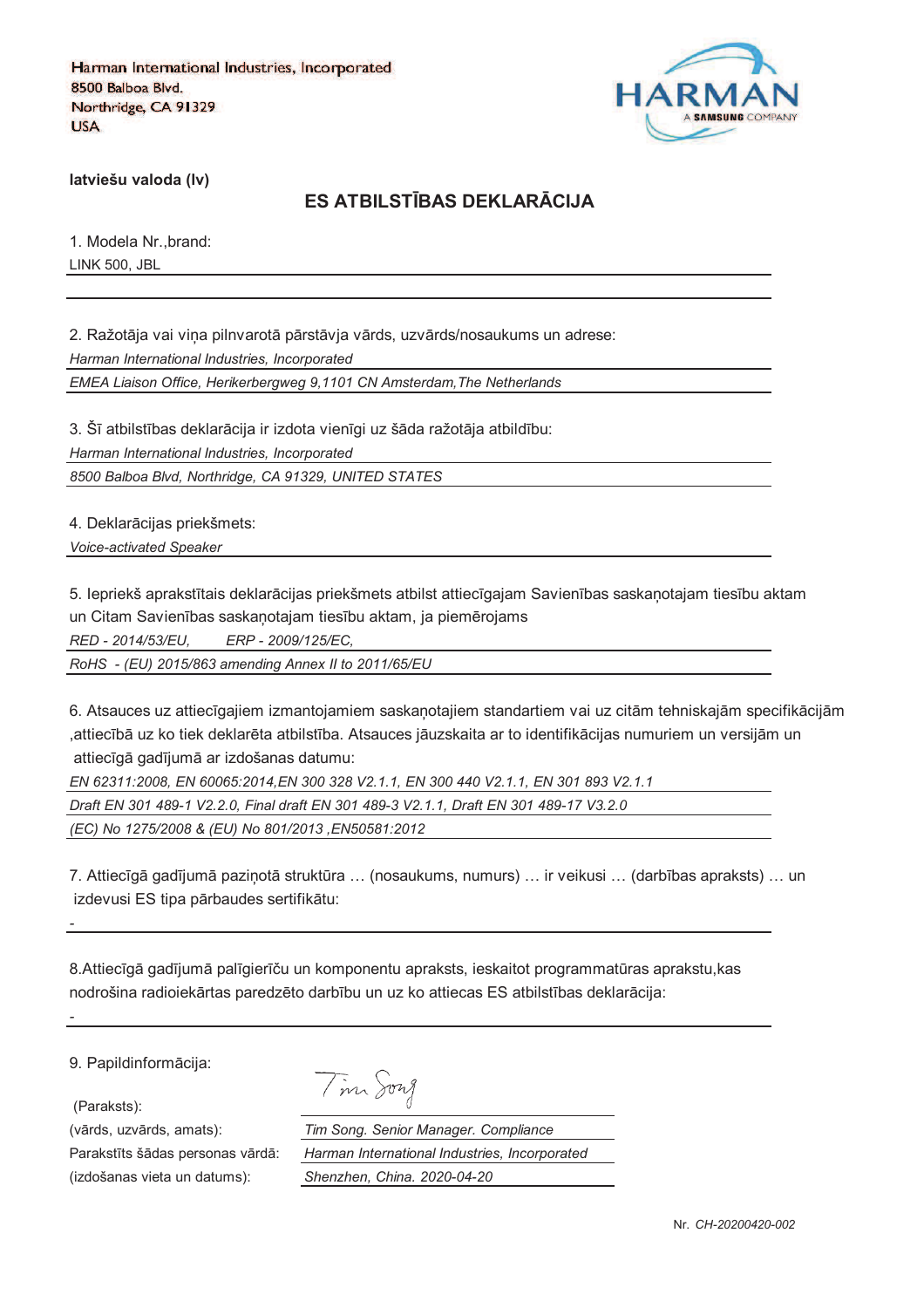

**lietuviu kalba (It)** 

#### **ES ATITIKTIES DEKLARACIJA**

1. Modelio Nr., Prekės ženklas: LINK 500, JBL

2. Gamintojo arba jo igaliotojo atstovo pavadinimas ir adresas:

*Harman International Industries, Incorporated*

*EMEA Liaison Office, Herikerbergweg 9,1101 CN Amsterdam,The Netherlands*

3. Ši atitikties deklaracija išduota tik gamintojo atsakomybe:

*Harman International Industries, Incorporated*

*8500 Balboa Blvd, Northridge, CA 91329, UNITED STATES*

4. Deklaracijos objektas:

*Voice-activated Speaker*

5. Pirmiau aprašytas deklaracijos objektas atitinka susijusius derinamuosius Sajungos teisės aktus ir kitus derinamuosius Sąjungos teisės aktus, jeigu taikoma.

*RED - 2014/53/EU, ERP - 2009/125/EC,*

*RoHS - (EU) 2015/863 amending Annex II to 2011/65/EU*

6. Nuorodos ` susijusius taikytus darniuosius standartus arba kitas technines specifikacijas, pagal kurias buvo deklaruota atitiktis. Nuorodos turi būti išvardijamos nurodant jų identifikacinius numerius,ersijas ir, kai taikoma, paskelbimo datas:

*EN 62311:2008, EN 60065:2014,EN 300 328 V2.1.1, EN 300 440 V2.1.1, EN 301 893 V2.1.1 Draft EN 301 489-1 V2.2.0, Final draft EN 301 489-3 V2.1.1, Draft EN 301 489-17 V3.2.0 (EC) No 1275/2008 & (EU) No 801/2013 ,EN50581:2012* 

7. Kai taikytina, notifikuotoji `staiga … (pavadinimas, numeris)… atliko… (dalyvavimo procese aprašymas) ir išdavė ES tipo tyrimo sertifikata:

8. Kai taikytina, pagalbinių įtaisų ir komponentų, įskaitant programinę įrangą, kurie leidžia radijo jrenginiams veikti pagal paskirtį ir yra įtraukti į ES atitikties deklaraciją, aprašas:

9. Papildoma informacija:

(Parašas):

*-*

*-*

(išdavimo data ir vieta): *Shenzhen, China. 2020-04-20*

Tim Song

(vardas ir pavard\_, pareigos): *Tim Song. Senior Manager. Compliance* Už ka ir kieno vardu pasirašyta: *Harman International Industries, Incorporated*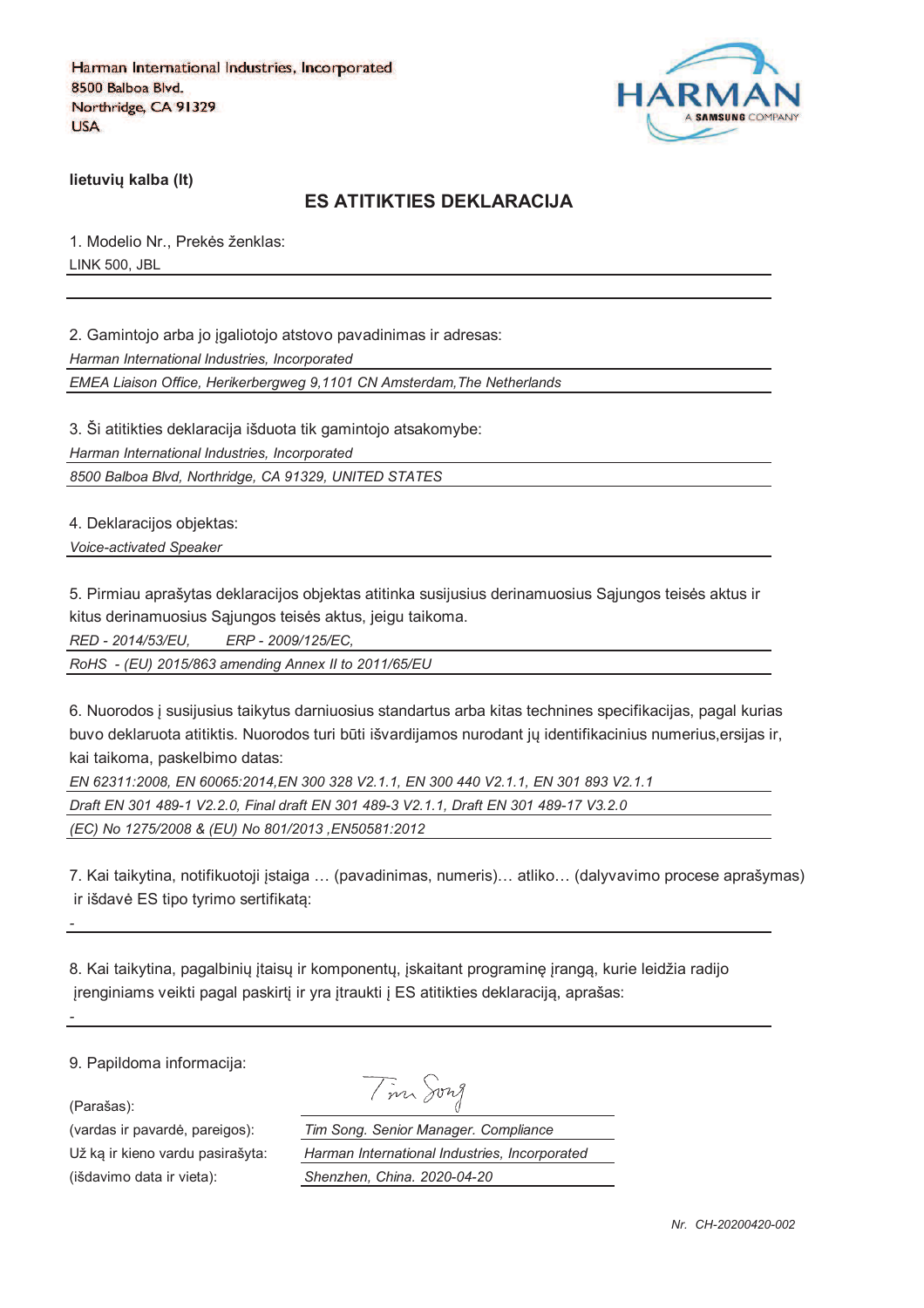

**Nederlands (nl)**

#### **EU-CONFORMITEITSVERKLARING**

1.Model nr.,Merk: LINK 500, JBL

2. Naam en adres van de fabrikant of zijn gemachtigde:

*Harman International Industries, Incorporated*

*EMEA Liaison Office, Herikerbergweg 9,1101 CN Amsterdam,The Netherlands*

3. Deze conformiteitsverklaring wordt afgegeven onder volledige verantwoordelijkheid van de fabrikant: *Harman International Industries, Incorporated*

*8500 Balboa Blvd, Northridge, CA 91329, UNITED STATES*

4. Voorwerp van de verklaring:

*Voice-activated Speaker*

5.Het hierboven beschreven voorwerp van de verklaring is in overeenstemming met de desbetreffende harmonisatiewetgeving van de Unie en andere harmonisatiewetgeving van de Unie, indien van toepassing: *RED - 2014/53/EU, ERP - 2009/125/EC,*

*RoHS - (EU) 2015/863 amending Annex II to 2011/65/EU*

6. Vermelding van de toegepaste relevante geharmoniseerde normen of van de andere technische specificaties waarop de conformiteitsverklaring betrekking heeft. Bij de opgave van de referenties moeten het identificatie nummer en de versie en, in voorkomend geval, de datum van publicatie worden vermeld: *EN 62311:2008, EN 60065:2014,EN 300 328 V2.1.1, EN 300 440 V2.1.1, EN 301 893 V2.1.1 Draft EN 301 489-1 V2.2.0, Final draft EN 301 489-3 V2.1.1, Draft EN 301 489-17 V3.2.0* 

*(EC) No 1275/2008 & (EU) No 801/2013 ,EN50581:2012* 

7.(Indien van toepassing) De aangemelde instantie … (naam, nummer) … heeft een … (beschrijving van de werkzaamheden) … uitgevoerd en het certificaat van EU-typeonderzoek … afgegeven:

8. Indien van toepassing, beschrijving van de accessoires en onderdelen, die het mogelijk maken dat de radioapparatuur functioneert zoals bedoeld en die onder de EU-conformiteitsverklaring vallen:

9. Aanvullende informatie:

(Handtekening):

*-*

*-*

(naam, functie): *Tim Song. Senior Manager. Compliance* Ondertekend voor en namens: *Harman International Industries, Incorporated* (plaats en datum van afgifte): *Shenzhen, China. 2020-04-20*

Tim Song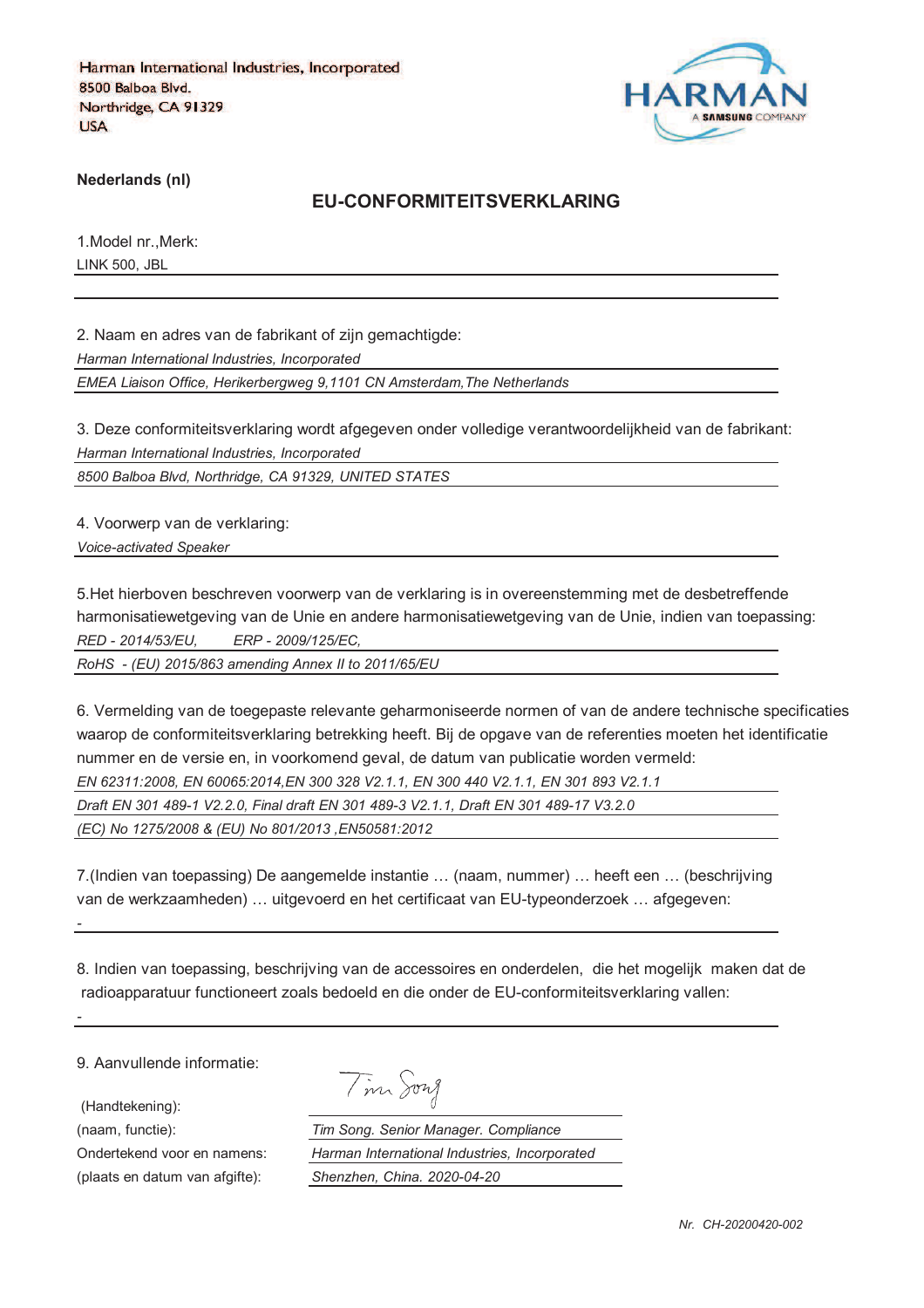

**RomânO (ro)**

#### **DECLARAPIA UE DE CONFORMITATE**

1. Număr model, marcă: LINK 500, JBL

2. Denumirea si adresa producătorului sau a reprezentantului său autorizat: *Harman International Industries, Incorporated*

*EMEA Liaison Office, Herikerbergweg 9,1101 CN Amsterdam,The Netherlands*

3. Prezenta declarație de conformitate este emisă pe răspunderea exclusivă a producătorului: *Harman International Industries, Incorporated*

*8500 Balboa Blvd, Northridge, CA 91329, UNITED STATES*

4. Obiectul declaratiei:

*Voice-activated Speaker*

5. Obiectul declaratiei descris mai sus este în conformitate cu legislatia relevantă de armonizare a Uniunii: și După caz, alte acte din legislația de armonizare a Uniunii

*RED - 2014/53/EU, ERP - 2009/125/EC,*

*RoHS - (EU) 2015/863 amending Annex II to 2011/65/EU*

6. Trimiterile la standardele armonizate relevante folosite sau trimiterile la alte specificatii tehnice în legătură cu care se declară conformitatea. Referintele sunt enumerate împreună cu numerele de identificare si cu versiunea acestora precum si cu data eliberării, după caz:

*EN 62311:2008, EN 60065:2014,EN 300 328 V2.1.1, EN 300 440 V2.1.1, EN 301 893 V2.1.1 Draft EN 301 489-1 V2.2.0, Final draft EN 301 489-3 V2.1.1, Draft EN 301 489-17 V3.2.0 (EC) No 1275/2008 & (EU) No 801/2013 ,EN50581:2012* 

7. După caz, organismul notificat ... (denumire, număr) ... a efectuat ... (descrierea interventiei) si a emis certificatul de examinare UE de tip:

8. După caz, o descriere a accesoriilor și componentelor, inclusiv a produselor software, care permit echipamentelor radio să funcționeze corespunzător și care sunt incluse în declarația de conformitate:

9. Informatii suplimentare:

(Semnătura):

*-*

*-*

Tim Song

(numele, funcgia) : *Tim Song. Senior Manager. Compliance* Semnat pentru si în numele: *Harman International Industries, Incorporated* (locul fi data emiterii): *Shenzhen, China. 2020-04-20*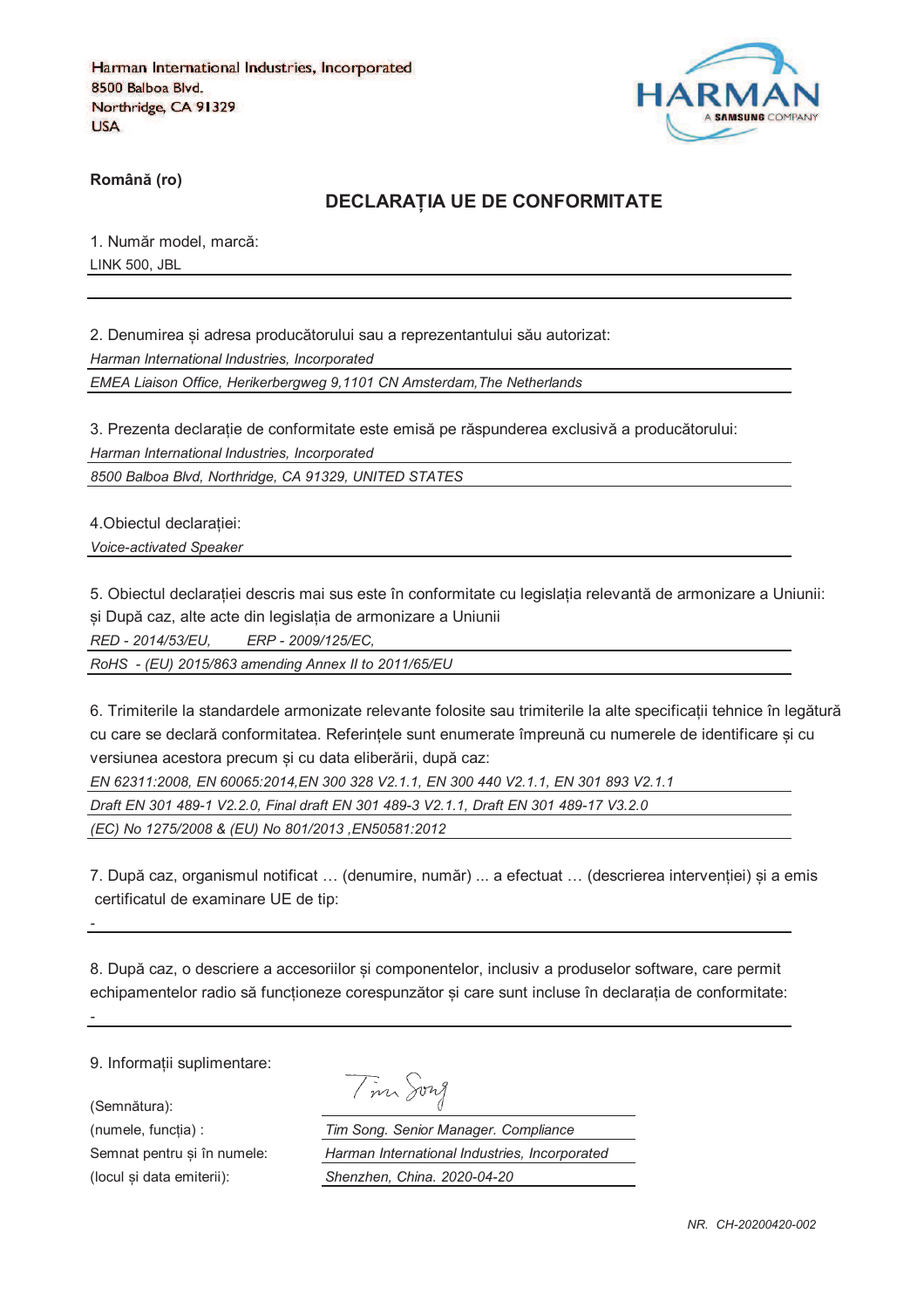

**Suomi (fi)**

#### **EU-VAATIMUSTENMUKAISUUSVAKUUTUS**

1. Malli nro.,merkki: LINK 500, JBL

2. Valmistajan tai sen valtuutetun edustajan nimi ja osoite:

*Harman International Industries, Incorporated*

*EMEA Liaison Office, Herikerbergweg 9,1101 CN Amsterdam,The Netherlands*

3. Tämä vaatimustenmukaisuusvakuutus on annettu valmistajan yksinomaisella vastuulla: *Harman International Industries, Incorporated*

*8500 Balboa Blvd, Northridge, CA 91329, UNITED STATES*

4. Vakuutuksen kohde:

*Voice-activated Speaker*

5. Edellä kuvattu vakuutuksen kohde on asiaa koskevan unionin yhdenmukaistamislainsäädännön vaatimusten mukainen ja Muu unionin yhdenmukaistamissäädös (tapauksen mukaan):

*RED - 2014/53/EU, ERP - 2009/125/EC,*

*RoHS - (EU) 2015/863 amending Annex II to 2011/65/EU*

6. Viittaus niihin asiaankuuluviin yhdenmukaistettuihin standardeihin, joita on käytetty, tai viittaus muihin teknisiin eritelmiin, joiden perusteella vaatimustenmukaisuusvakuutus on annettu. Viittausten luettelossa on mainittava niiden tunnistenumero ja versio ja tapauksen mukaan antopäivä:

*EN 62311:2008, EN 60065:2014,EN 300 328 V2.1.1, EN 300 440 V2.1.1, EN 301 893 V2.1.1* 

*Draft EN 301 489-1 V2.2.0, Final draft EN 301 489-3 V2.1.1, Draft EN 301 489-17 V3.2.0* 

*(EC) No 1275/2008 & (EU) No 801/2013 ,EN50581:2012* 

7. Tapauksen mukaan ilmoitettu laitos … (nimi, numero) … suoritti … (toimenpiteen kuvaus) … ja antoi EU-tyyppitarkastustodistuksen: …

8. Tapauksen mukaan kuvaus lisälaitteista ja osista, myös ohjelmistoista, jotka mahdollistavat radiolaitteen käyttötarkoituksen mukaisen käytön ja jotka EU-vaatimustenmukaisuusvakuutus kattaa:

9. Lisätietoja:

*-*

*-*

(allekirjoitus):

Tim Song

(nimi, tehtävä): *Tim Song. Senior Manager. Compliance* Seuraavan puolesta allekirjoittanut: *Harman International Industries, Incorporated* (antamispaikka ja -päivämäärä): *Shenzhen, China. 2020-04-20*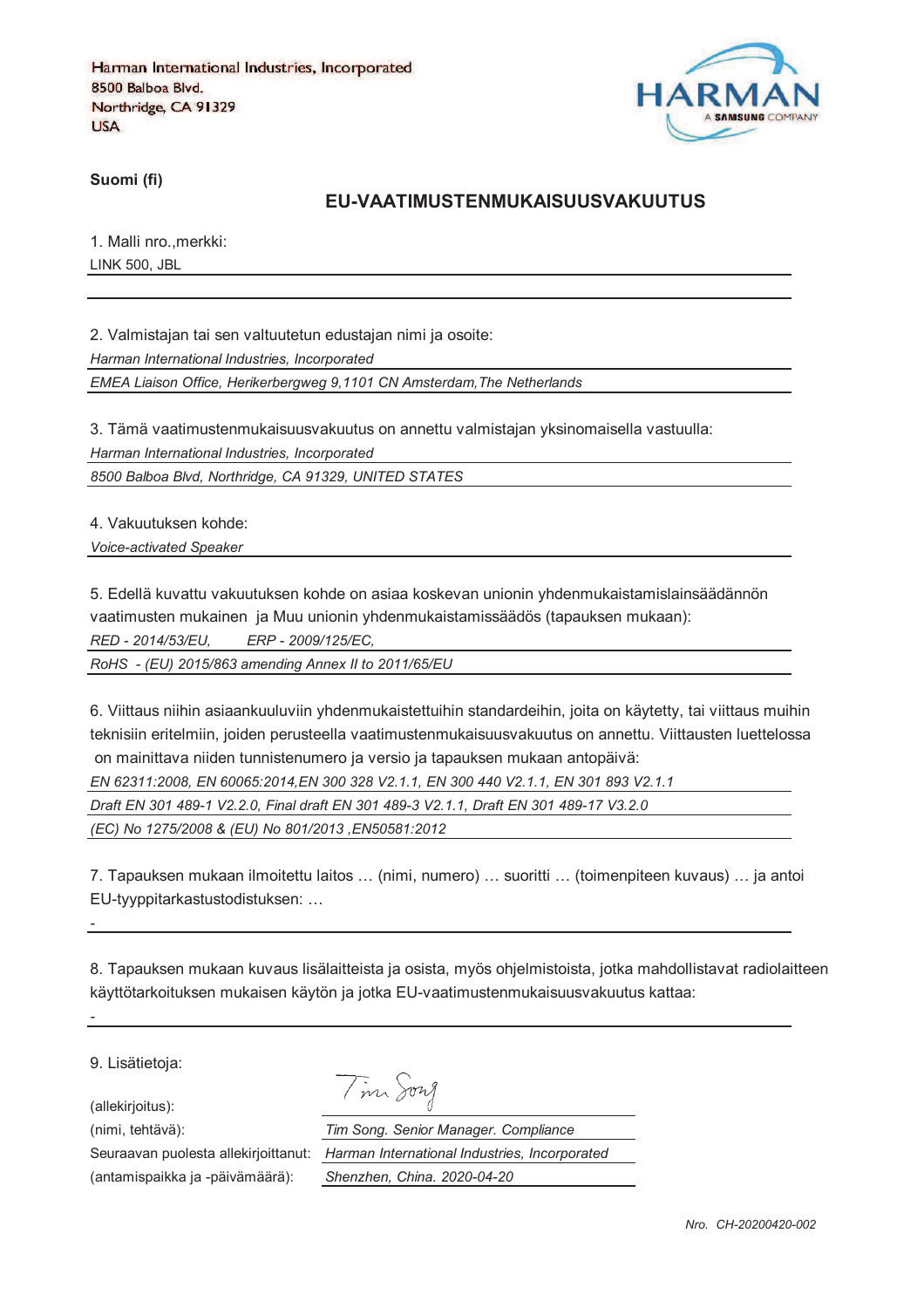

**magyar (hu)**

## **EU-MEGFELELRSÉGI NYILATKOZAT**

1.Modellazonosító,márka: LINK 500, JBL

2. A gyártó vagy meghatalmazott képviselőjének neve és címe: *Harman International Industries, Incorporated*

*EMEA Liaison Office, Herikerbergweg 9,1101 CN Amsterdam,The Netherlands*

3. Ezt a megfelelőségi nyilatkozatot a gyártó kizárólagos felelőssége mellett adják ki:

*Harman International Industries, Incorporated*

*8500 Balboa Blvd, Northridge, CA 91329, UNITED STATES*

4. A nyilatkozat tárgya:

*Voice-activated Speaker*

5. A fent ismertetett nyilatkozat tárgya megfelel a vonatkozó uniós harmonizációs jogszabályoknak és adott esetben egyéb uniós harmonizációs jogszabály

*RED - 2014/53/EU, ERP - 2009/125/EC,*

*RoHS - (EU) 2015/863 amending Annex II to 2011/65/EU*

6.Az alkalmazott harmonizált szabványokra való hivatkozás vagy az azokra az egyéb műszaki előírásokra való hivatkozás, amelyekkel kapcsolatban megfelelőségi nyilatkozatot tetteké. A hivatkozásokat az azonosító számokkal együtt és a megfelelő verzió feltüntetésével kell megadni, adott esetben a kiállítás dátumával együtt: *EN 62311:2008, EN 60065:2014,EN 300 328 V2.1.1, EN 300 440 V2.1.1, EN 301 893 V2.1.1 Draft EN 301 489-1 V2.2.0, Final draft EN 301 489-3 V2.1.1, Draft EN 301 489-17 V3.2.0* 

*(EC) No 1275/2008 & (EU) No 801/2013 ,EN50581:2012* 

7.A(z) ... (nevi, számú)… bejelentett szervezet adott esetben elvégezte a(z) … (a beavatkozás ismertetése) ... és a következő EU-típusvizsgálati tanúsítványt adta ki:

8. Adott esetben a tartozékok és alkatrészek leírása, ideértve a rádióberendezés rendeltetésszeri használatát lehetővé tévő és az EU-megfelelőségi nyilatkozat hatályába tartozó szoftvereket is:

9. További információk:

(aláírás):

*-*

*-*

(a kiállítás helye és dátuma): *Shenzhen, China. 2020-04-20*

|  | Тh |  |
|--|----|--|
|  |    |  |

(név, beosztás): *Tim Song. Senior Manager. Compliance* nevében megbízásából írták alá: *Harman International Industries, Incorporated*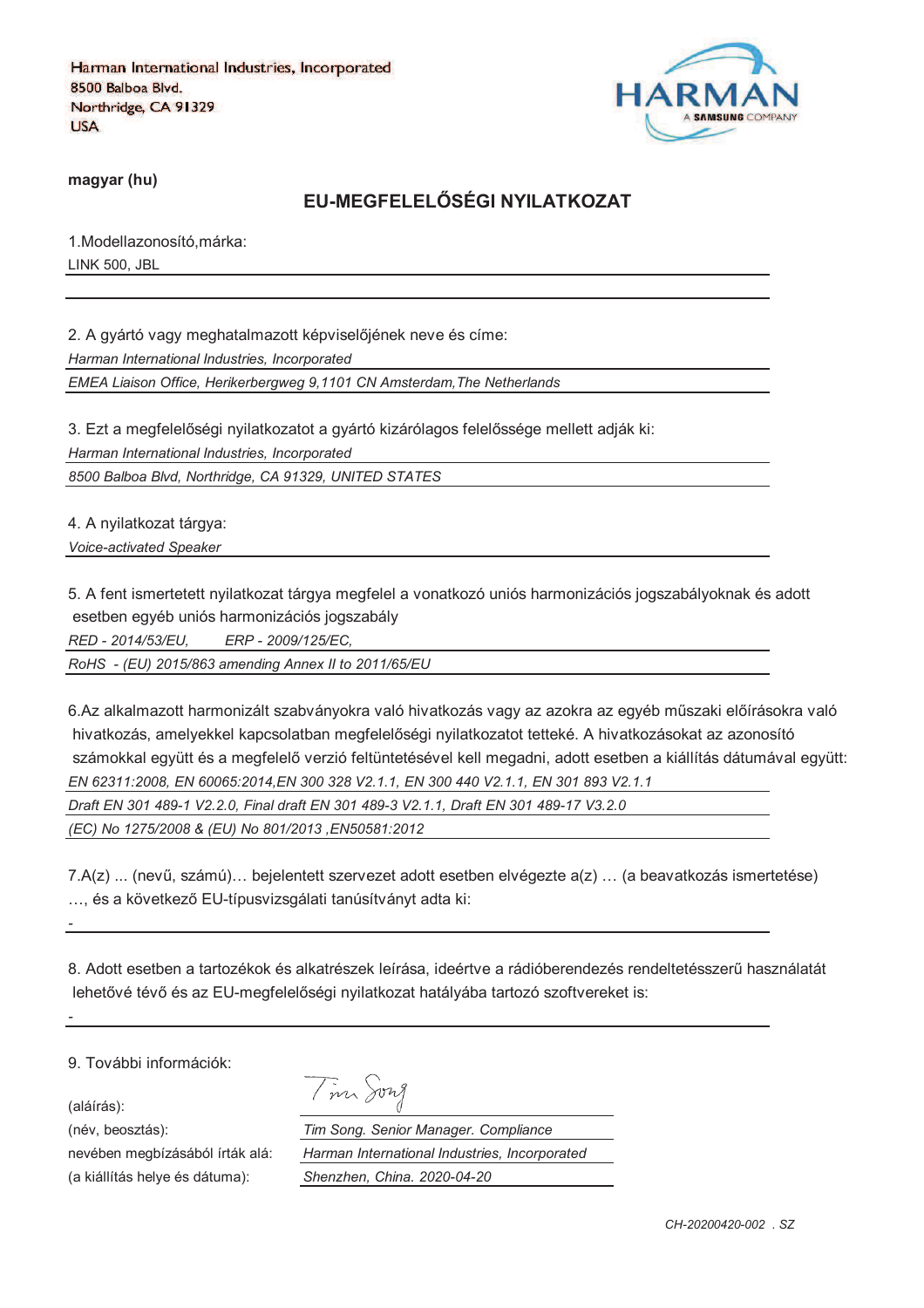

**polski (pl)**

### **DEKLARACJA ZGODNOTCI UE**

1. Nazwa modelu,Marka: LINK 500, JBL

2. Nazwa i adres producenta lub jego upoważnionego przedstawiciela: *Harman International Industries, Incorporated EMEA Liaison Office, Herikerbergweg 9,1101 CN Amsterdam,The Netherlands*

3. Niniejszą deklarację zgodności wydaje się na wyłączną odpowiedzialność producenta: *Harman International Industries, Incorporated*

*8500 Balboa Blvd, Northridge, CA 91329, UNITED STATES*

4. Przedmiot deklaracji:

*Voice-activated Speaker*

5.Wymieniony powyżej przedmiot niniejszej deklaracji jest zgodny z odnośnymi wymaganiami unijnego prawodawstwa harmonizacyjnego i innym unijnym prawodawstwem harmonizacyjnym, w stosownych przypadkach:

*RED - 2014/53/EU, ERP - 2009/125/EC, RoHS - (EU) 2015/863 amending Annex II to 2011/65/EU*

6. Odwołania do odnośnych norm zharmonizowanych, które zastosowano, lub do innych specyfikacji technicznych,w stosunku do których deklarowana jest zgodność. Odwołania musza być podane wraz z ich numerami identyfika cyjnymi i wersjami oraz w stosownych przypadkach z data wydania: *EN 62311:2008, EN 60065:2014,EN 300 328 V2.1.1, EN 300 440 V2.1.1, EN 301 893 V2.1.1 Draft EN 301 489-1 V2.2.0, Final draft EN 301 489-3 V2.1.1, Draft EN 301 489-17 V3.2.0 (EC) No 1275/2008 & (EU) No 801/2013 ,EN50581:2012* 

7. W stosownych przypadkach, jednostka notyfikowana … (nazwa, numer) … przeprowadziła … (opis interwencji) … i wydała certyfikat badania typu UE:

8.W stosownych przypadkach, opis elementów dodatkowych lub komponentów, w tym oprogramowania , które umoj liwiaja działanie urzadzenia radiowego zgodnie z przeznaczeniem i które sa objcte deklaracją zgodności UE:

9. Informacje dodatkowe:

*-*

*-*

(podpis):

Tim Song

(imię i nazwisko, stanowisko): *Tim Song. Senior Manager. Compliance* Podpisano w imieniu: *Harman International Industries, Incorporated* (miejsce i data wydania): *Shenzhen, China. 2020-04-20*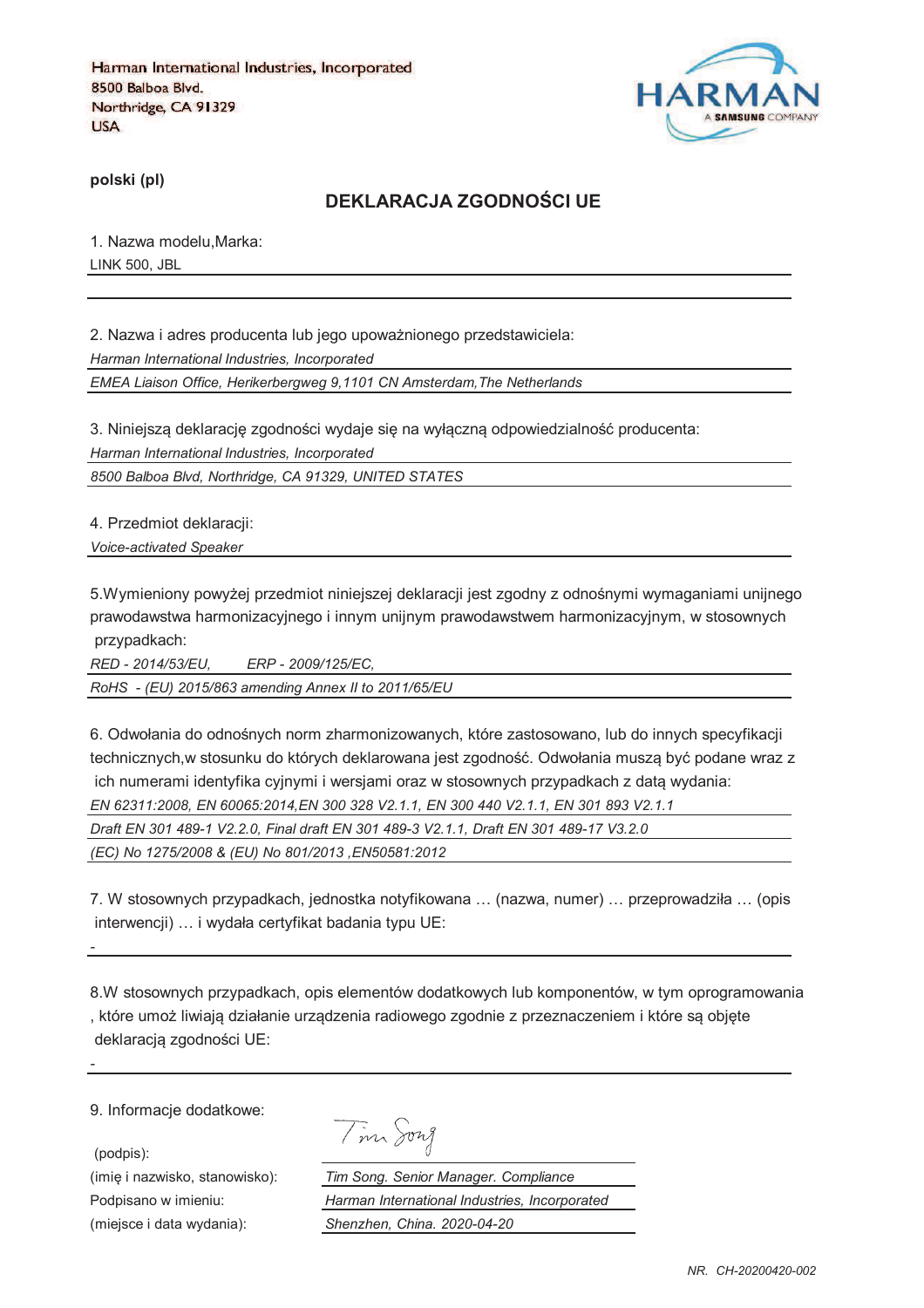

**sloven%ina (sk)**

## **EÚ VYHLÁSENIE O ZHODE**

1. Číslo modelu, brand: LINK 500, JBL

2. Meno a adresa výrobcu alebo jeho splnomocneného zástupcu: *Harman International Industries, Incorporated EMEA Liaison Office, Herikerbergweg 9,1101 CN Amsterdam,The Netherlands*

3. Toto vyhlásenie o zhode sa vydáva na výhradnú zodpovednosť výrobcu.:

*Harman International Industries, Incorporated*

*8500 Balboa Blvd, Northridge, CA 91329, UNITED STATES*

4.Predmet vyhlásenia: *Voice-activated Speaker*

5. Uvedený predmet vyhlásenia je v zhode s príslušnými harmonizačnými právnymi predpismi Únie a Prípadne ďalšie harmonizačné právne predpisy Únie:

*RED - 2014/53/EU, ERP - 2009/125/EC,*

*RoHS - (EU) 2015/863 amending Annex II to 2011/65/EU*

6. Odkazy na príslušné použité harmonizované normy alebo odkazy na iné technické špecifikácie, v súvislosti s ktorými sa zhoda vyhlasuje. V rámci odkazov sa musí uviesť identifikačné číslo a verzia a prípadne dátum vydania:

*EN 62311:2008, EN 60065:2014,EN 300 328 V2.1.1, EN 300 440 V2.1.1, EN 301 893 V2.1.1 Draft EN 301 489-1 V2.2.0, Final draft EN 301 489-3 V2.1.1, Draft EN 301 489-17 V3.2.0 (EC) No 1275/2008 & (EU) No 801/2013 ,EN50581:2012* 

7. Prípadne: notifikovaný orgán ... (názov, číslo) ... vykonal ... (opis zásahu) ... a vydal certifikát EÚ skúšky typu:

8. V príslušných prípadoch opis príslušenstva a komponentov vrátane softvéru, ktoré umožňujú rádiovému zariadeniu fungovať v súlade so zamýšľaným účelom, a na ktoré sa vzťahuje EÚ vyhlásenie o zhode:

9. Doplňujúce informácie:

(podpis):

*-*

*-*

| าพา |  |
|-----|--|
|-----|--|

(meno, funkcia): *Tim Song. Senior Manager. Compliance* Podpísané za a v mene: *Harman International Industries, Incorporated* (miesto a dátum vydania): *Shenzhen, China. 2020-04-20*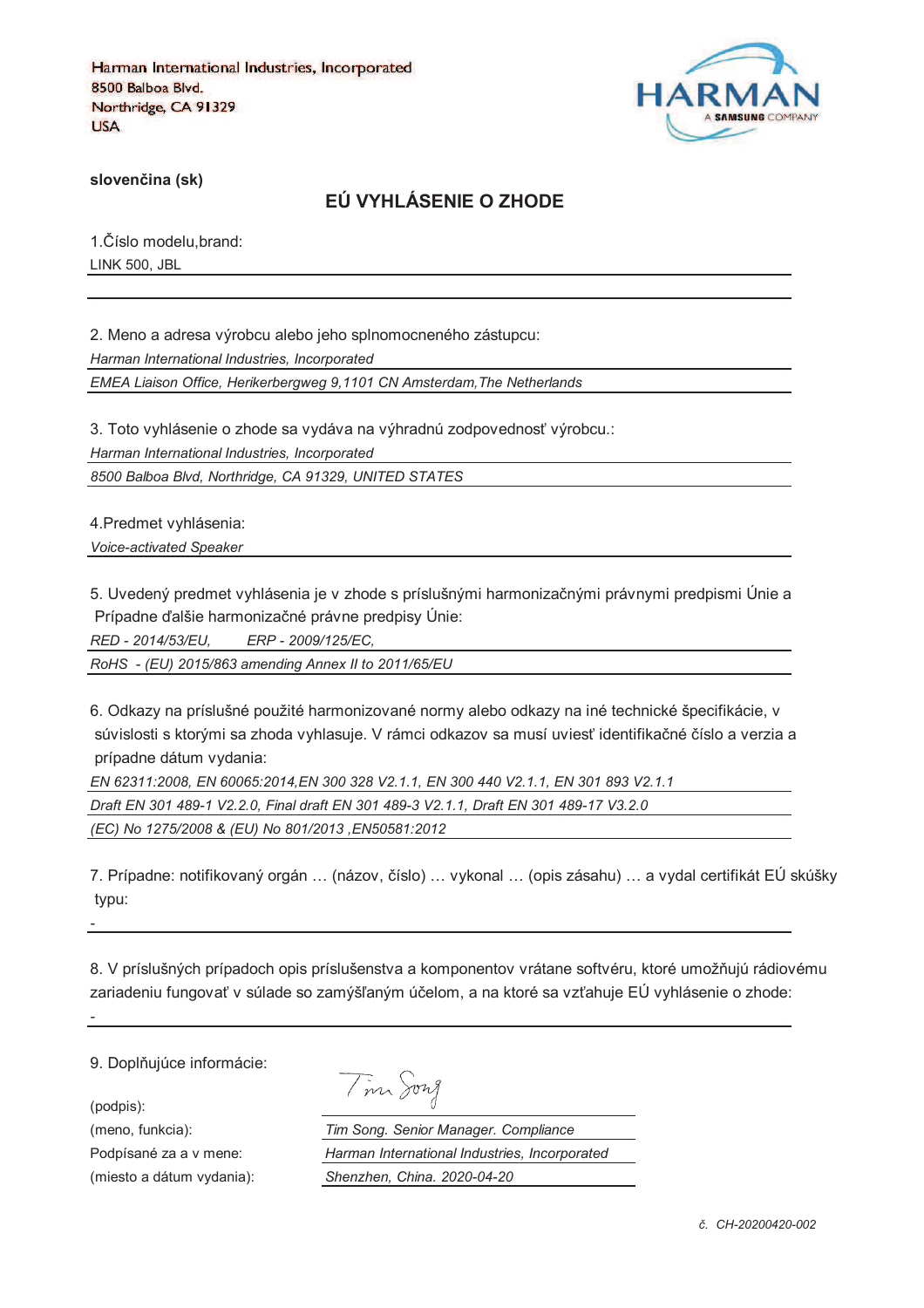

**svenska (sv)**

# **EU-FÖRSÄKRAN OM ÖVERENSSTÄMMELSE**

1. Modell nr.,varumärke**:** LINK 500, JBL

2. Namn på och adress till tillverkaren eller dennes representant: *Harman International Industries, Incorporated EMEA Liaison Office, Herikerbergweg 9,1101 CN Amsterdam,The Netherlands*

3. Denna försäkran om överensstämmelse utfärdas på tillverkarens eget ansvar:

*Harman International Industries, Incorporated*

*8500 Balboa Blvd, Northridge, CA 91329, UNITED STATES*

4. Föremål för försäkran: *Voice-activated Speaker*

5. Föremålet för försäkran ovan överensstämmer med den relevanta unionslagstiftningen om harmon -isering och Annan harmoniserad unionslagstiftning i förekommande fall

*RED - 2014/53/EU, ERP - 2009/125/EC,*

*RoHS - (EU) 2015/863 amending Annex II to 2011/65/EU*

6.Hänvisningar till de relevanta harmoniserade standarder som använts eller hänvisningar till andra tekniska specifikationer enligt vilka överensstämmelsen försäkras. Hänvisningar måste förtecknas tillsammans med identifieringsnummer och version och i förekommande fall datum för utfärdande:

*EN 62311:2008, EN 60065:2014,EN 300 328 V2.1.1, EN 300 440 V2.1.1, EN 301 893 V2.1.1* 

*Draft EN 301 489-1 V2.2.0, Final draft EN 301 489-3 V2.1.1, Draft EN 301 489-17 V3.2.0* 

*(EC) No 1275/2008 & (EU) No 801/2013 ,EN50581:2012* 

7. I tillämpliga fall: det anmälda organet ... (namn, nummer) ... har utfört ... (beskrivning av åtgärd) ... och utfärdat EU- typprovningsintyg:

8. I förekommande fall en beskrivning av tillbehör och komponenter, inklusive programvara, som gör det möjligt för radioutrustningen att fungera som avsett och som täcks av en EU-försäkran om överensstämmelse:

9. Ytterligare information:

(namnteckning): (namn, befattning): Undertecknat för: *Harman International Industries, Incorporated* (ort och datum)

*-*

*-*

|  | $\mathit{vn}\mathcal{\mathcal{A}}$ |
|--|------------------------------------|
|--|------------------------------------|

| Tim Song. Senior Manager. Compliance          |  |  |
|-----------------------------------------------|--|--|
| Harman International Industries, Incorporated |  |  |
| Shenzhen, China. 2020-04-20                   |  |  |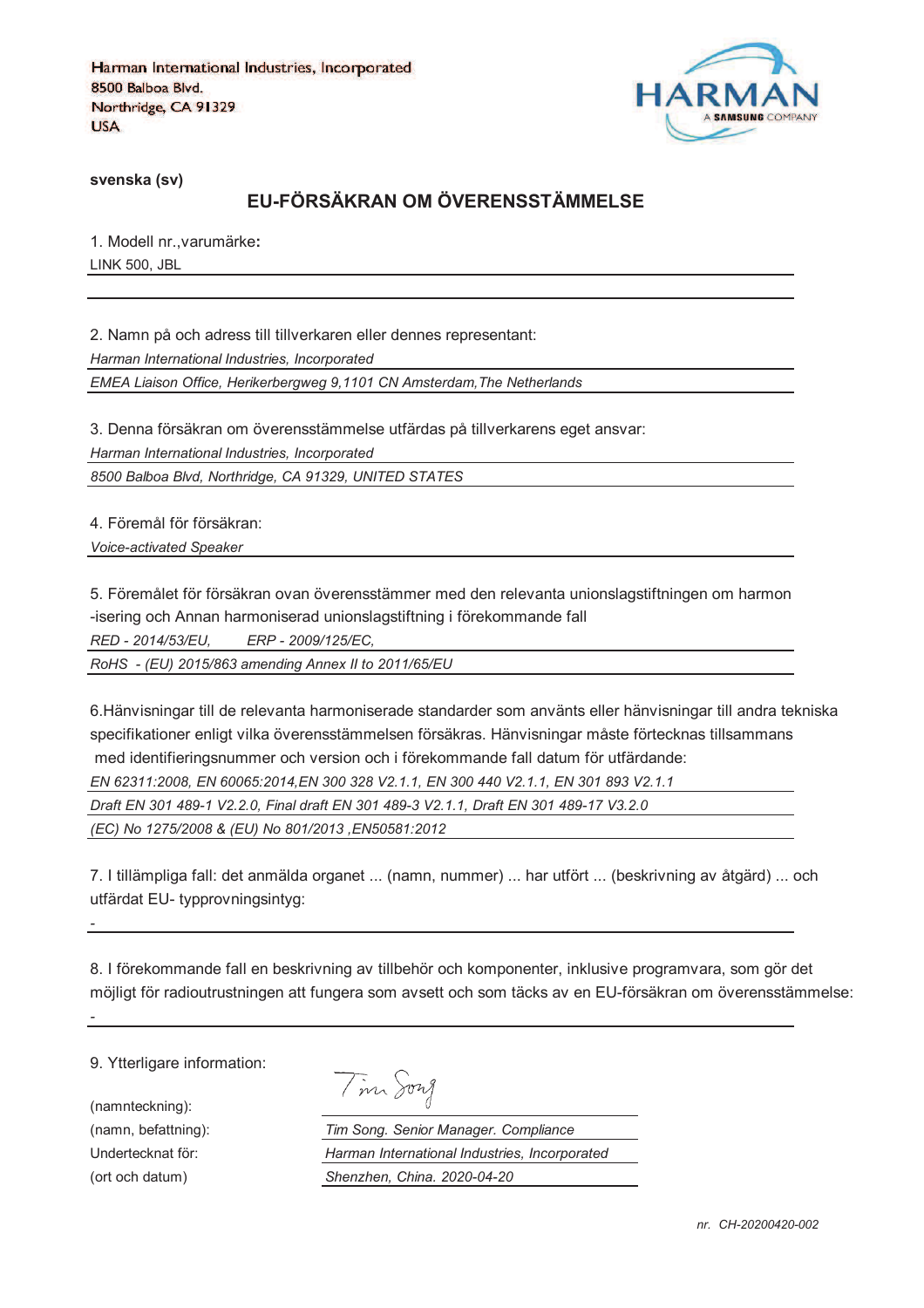

**Malti (mt)**

## **DIKJARAZZJONI TA' KONFORMITÀ TAL-UE**

1.Il-mudell Nru.,marka: LINK 500, JBL

2. L-isem u l-indirizz tal-manifattur jew tar-rappreżentant awtorizzat tiegħu: *Harman International Industries, Incorporated*

*EMEA Liaison Office, Herikerbergweg 9,1101 CN Amsterdam,The Netherlands*

3. Din id-dikjarazzjoni tal-konformità tinħareg taħt ir-responsabbiltà unika tal-manifattur:

*Harman International Industries, Incorporated*

*8500 Balboa Blvd, Northridge, CA 91329, UNITED STATES*

4.L-ghan tad-dikjarazzjoni: *Voice-activated Speaker*

5. L-għan tad-dikiarazzioni deskritt hawn fug huwa konformi mal-leġiżlazzioni ta' armonizzazzioni rilevanti tal -Unjon u Leģiżlazzjoni dwar l-armonizzazzjoni oħra tal-Unjoni meta tkun applikabbli

*RED - 2014/53/EU, ERP - 2009/125/EC,*

*RoHS - (EU) 2015/863 amending Annex II to 2011/65/EU*

6. Ir-referenzi ghall-istandards armonizzati rilevanti li ntużaw, jew ir-referenzi ghall-ispecifikazzjonijiet teknici l-oħrajn li skonthom qed tiġi ddikjarata l-konformità: Ir-referenzi jridu jiġu elenkati bin-numru tal-identifikazzjoni u l-verzioni taghhom u, fein applikabbli, id-data tal-hrug:

*EN 62311:2008, EN 60065:2014,EN 300 328 V2.1.1, EN 300 440 V2.1.1, EN 301 893 V2.1.1* 

*Draft EN 301 489-1 V2.2.0, Final draft EN 301 489-3 V2.1.1, Draft EN 301 489-17 V3.2.0* 

*(EC) No 1275/2008 & (EU) No 801/2013 ,EN50581:2012* 

7.Meta applikabbli, il-korp notifikat ... (I-isem, in-numru) ... wettaq... (deskrizzjoni tal-intervent) ... u ħareġ iċ-ċertifikat tal-eżami tat-tip tal-UE:

8. Fejn applikabbli, deskrizzjoni tal-accessorji u il-komponenti, inkluž is-softwer, li jippermettu t-tagħmir tar -radju jopera kif intiż u koperti mid-dikjarazzjoni tal-konformità tal-UE:

9. Informazzjoni addizzjonali:

(firma):

*-*

*-*

Tim Song

(isem, funzjoni): *Tim Song. Senior Manager. Compliance* Iffirmat ghal u f'isem: *Harman International Industries, Incorporated* (post u data tal-ħruġ): *Shenzhen, China. 2020-04-20*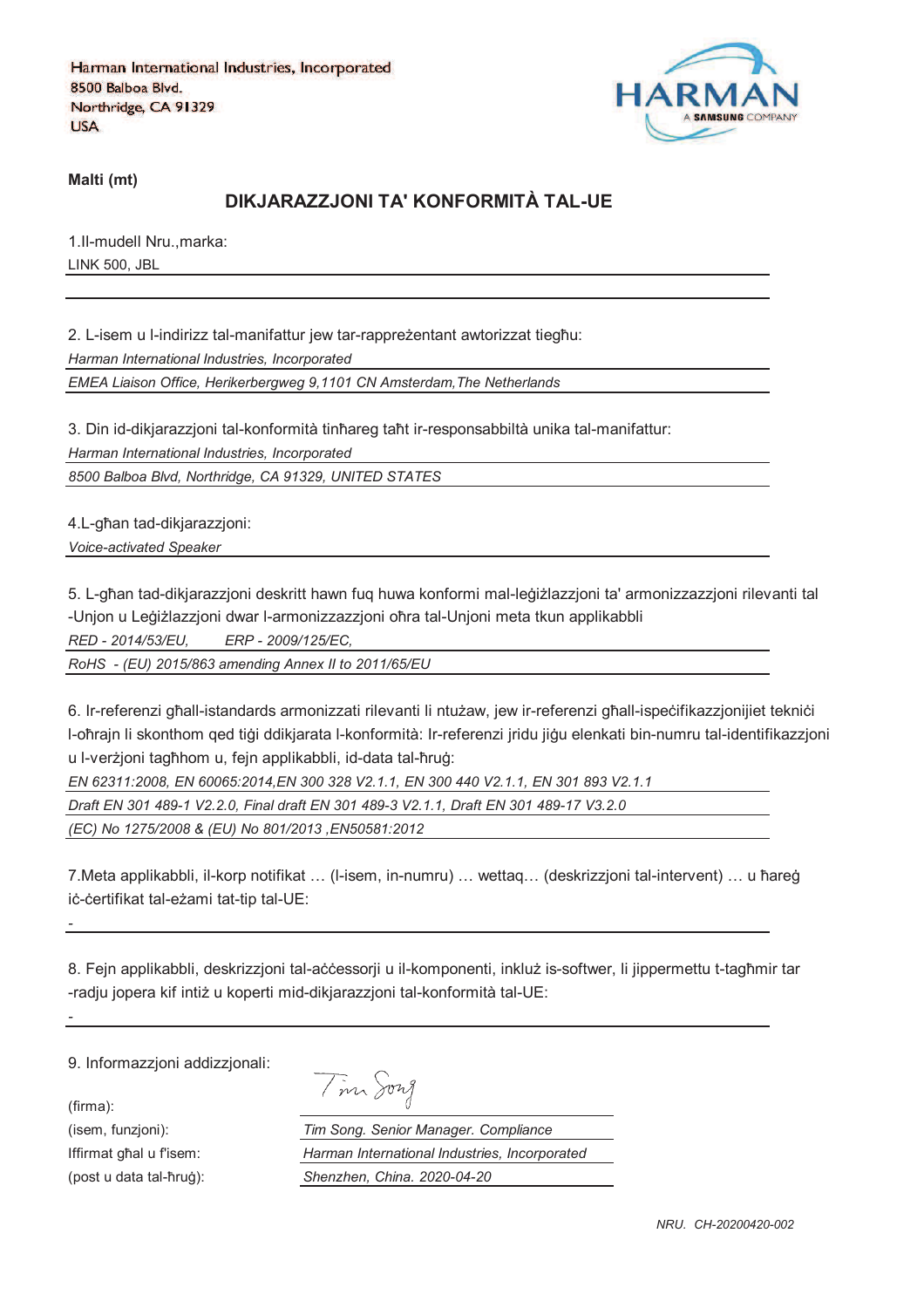

**português (pt)**

### **DECLARAÇÃO UE DE CONFORMIDADE**

1. Modelo Nº.,marca: LINK 500, JBL

2. Nome e endereço do fabricante ou do respetivo mandatário:

*Harman International Industries, Incorporated*

*EMEA Liaison Office, Herikerbergweg 9,1101 CN Amsterdam,The Netherlands*

3. A presente declaração de conformidade é emitida sob a exclusiva responsabilidade do fabricante: *Harman International Industries, Incorporated*

*8500 Balboa Blvd, Northridge, CA 91329, UNITED STATES*

4. Objeto da declaração:

*Voice-activated Speaker*

5.O objeto da declaração acima mencionada está em conformidade com a legislação de harmonização da União aplicável, Outra legislação de harmonização da União, se aplicável:

*RED - 2014/53/EU, ERP - 2009/125/EC,*

*RoHS - (EU) 2015/863 amending Annex II to 2011/65/EU*

6. Referências às normas harmonizadas aplicáveis utilizadas ou às outras especificações técnicas em relação às quais a conformidade é declarada. As referências devem ser enumeradas com os respetivos números de identificação e versão e, se for caso disso, a data de emissão:

*EN 62311:2008, EN 60065:2014,EN 300 328 V2.1.1, EN 300 440 V2.1.1, EN 301 893 V2.1.1* 

*Draft EN 301 489-1 V2.2.0, Final draft EN 301 489-3 V2.1.1, Draft EN 301 489-17 V3.2.0* 

*(EC) No 1275/2008 & (EU) No 801/2013 ,EN50581:2012* 

7. Se aplicável, o organismo notificado: (nome, número)... efetuou… (descrição da intervenção)… e emitiu o certificado de exame UE de tipo:

8. Se aplicável, descrição dos acessórios e/ou componentes, incluindo o software, que permitem que o equipamento de rádio funcione conforme o pretendido, abrangidos pela declaração UE de conformidade:

9. Informações complementares:

(assinatura)

*-*

*-*

Tim Song

(nome, cargo) : *Tim Song. Senior Manager. Compliance* Assinado por e em nome de: *Harman International Industries, Incorporated* (local e data de emissão) *Shenzhen, China. 2020-04-20*